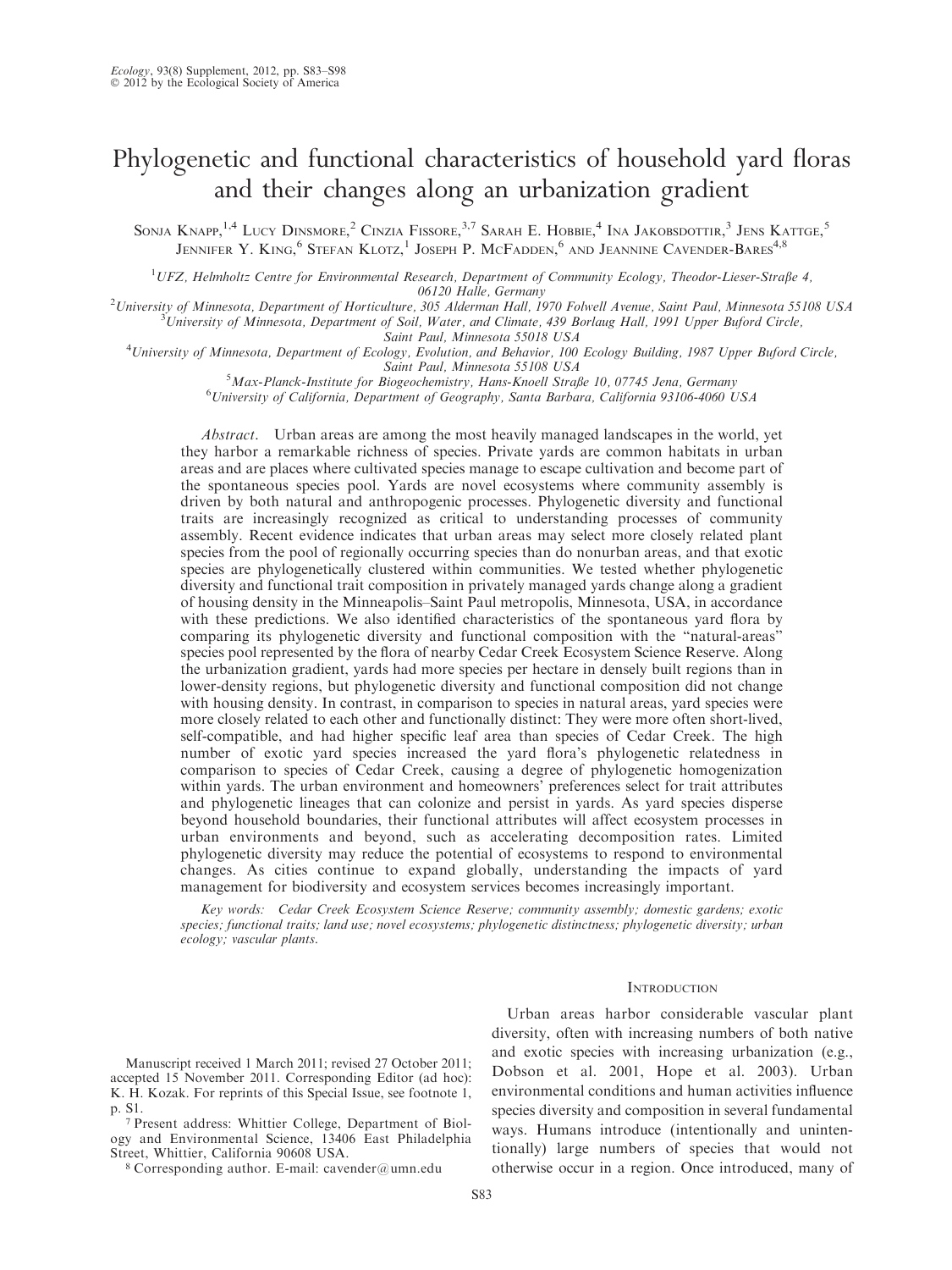these species persist spontaneously (i.e., not having been planted, but not necessarily being naturalized, yet). Thus, urban areas are the starting point of colonization for many exotic species and drive the global homogenization of floras (Olden et al. 2006), such that urban biodiversity also affects nonurban biodiversity (i.e., cities export their biodiversity together with its functional and phylogenetic characteristics; see von der Lippe and Kowarik 2008). Urban environments have altered environmental conditions relative to rural areas. For example, increasing air temperatures and decreasing atmospheric moisture are often associated with increasing urbanization (urban heat island; Landsberg 1981), particularly in temperate regions (as opposed to, e.g., desert cities; Brazel et al. 2000). Urbanization is also accompanied by high levels of fragmentation, altered biogeochemical cycles, intensive and irregular disturbances by human activities, and pollution of air, water, and soil (e.g., Grimm et al. 2008).

Household yards, found worldwide throughout urban areas, are crucial habitats where humans directly influence biodiversity and composition through culture, values, and lifestyles (Grove et al. 2006). Yards contribute high numbers of species to urban biodiversity (see Gaston et al. 2005 and references therein), which can even exceed species numbers of seminatural habitats (Loram et al. 2008). They are centers of species cultivation, especially for ornamental species. Ornamental horticulture is a major pathway for the introduction of exotic species and the main pathway for the introduction of invasive species (Dehnen-Schmutz et al. 2007). As yards are the places where exotic species that escaped cultivation often occur first, spontaneous yard floras are highly interesting with respect to potential future shifts in biodiversity: Given the high rates of species exchanges between yards and their surroundings (Hanspach et al. 2008, Hulme 2011), the characteristics of yard biodiversity partly anticipate characteristics of a future biodiversity beyond the yard.

The conditions present in urban areas act as environmental filters, which affect the functional and phylogenetic components of biodiversity and, in turn, community assembly, ecosystem functions, and ecosystem services (Williams et al. 2009). In natural systems, community assembly is driven by biogeographic processes, the regional species pool, dispersal, environmental filtering, and density-dependent species interactions (Cavender-Bares et al. 2009). In managed systems, such as urban areas, anthropogenic effects add to these drivers of community assembly (Donoghue 2008) or manipulate them, for example, by anthropogenic selection of species or the creation of novel habitats, such as yards (Kowarik 2011). In this context, it becomes clear that by global change ''we are rapidly creating genuinely unparalleled circumstances in which it is becoming difficult to apply our expanding knowledge of the past to predict the future'' (Donoghue 2008:11 554).

Urban areas are a key to understanding anthropogenic effects on community assembly and ecosystem functions because they combine the two main components of global change: land-use change and climate change. The urban heat island, by increasing urban temperatures beyond rural temperatures, anticipates future temperatures of nonurban areas (Grimm et al. 2008). Thus, understanding today's urban biodiversity will help us to predict future biodiversity, and ''phylogenetic diversity may be a useful biodiversity metric for predicting the ecological consequences of modern diversity change'' (Cadotte et al. 2008:17 015). Both functional and phylogenetic diversity have been shown to predict ecosystem properties and functions better than species richness does (Díaz and Cabido 2001, Cadotte et al. 2008). However, until now only a small number of studies have combined function and phylogeny to elucidate community assembly in urban areas. Knapp et al. (2008a) found that urban land use can decrease the phylogenetic distinctness of floras by filtering out phylogenetic lineages from the pool of regionally available species that are poorly adapted to urban environmental conditions. These tend to be lineages dominated by long-lived species poorly adapted to frequent disturbances or species adapted to humid habitats. Accordingly, the lack of specific niches in urban areas restricts the occurrence and phylogenetic diversity of these species. Moreover, rare species are taxonomically more diverse than common species in urban floras (Ricotta et al. 2008), and at the same time, common plant species have a higher affinity to urban areas than rare plant species (Knapp et al. 2009). Thus, the high proportion of common and closely related species in cities decreases total urban lineage diversity. Cadotte et al. (2010) found that exotic species are phylogenetically clustered within communities and consequently reduce total phylogenetic diversity in comparison to native species. Thus, the high number of exotic species in urban areas should reduce the phylogenetic diversity of urban floras. Nevertheless, changes in species richness across urban-to-rural gradients are scale dependent (Pautasso 2007), and also phylogenetic urban-to-rural changes might differ across scales.

We studied species richness and phylogenetic characteristics of household yard biodiversity and their changes along an urbanization gradient in the Minneapolis–Saint Paul metropolitan area, Minnesota, USA. Our objectives were to test whether species richness and phylogenetic diversity vary as predicted by the results of Knapp et al. (2008a) and Cadotte et al. (2010), i.e., increasing richness but decreasing phylogenetic diversity with increasing urbanization, and whether functional trait composition reflected urban and yard environmental filters. For example, the urban heat island should select for traits adapted to the urban heat island (e.g., many exotic species), high disturbance should select for short-lived species with high specific leaf area, and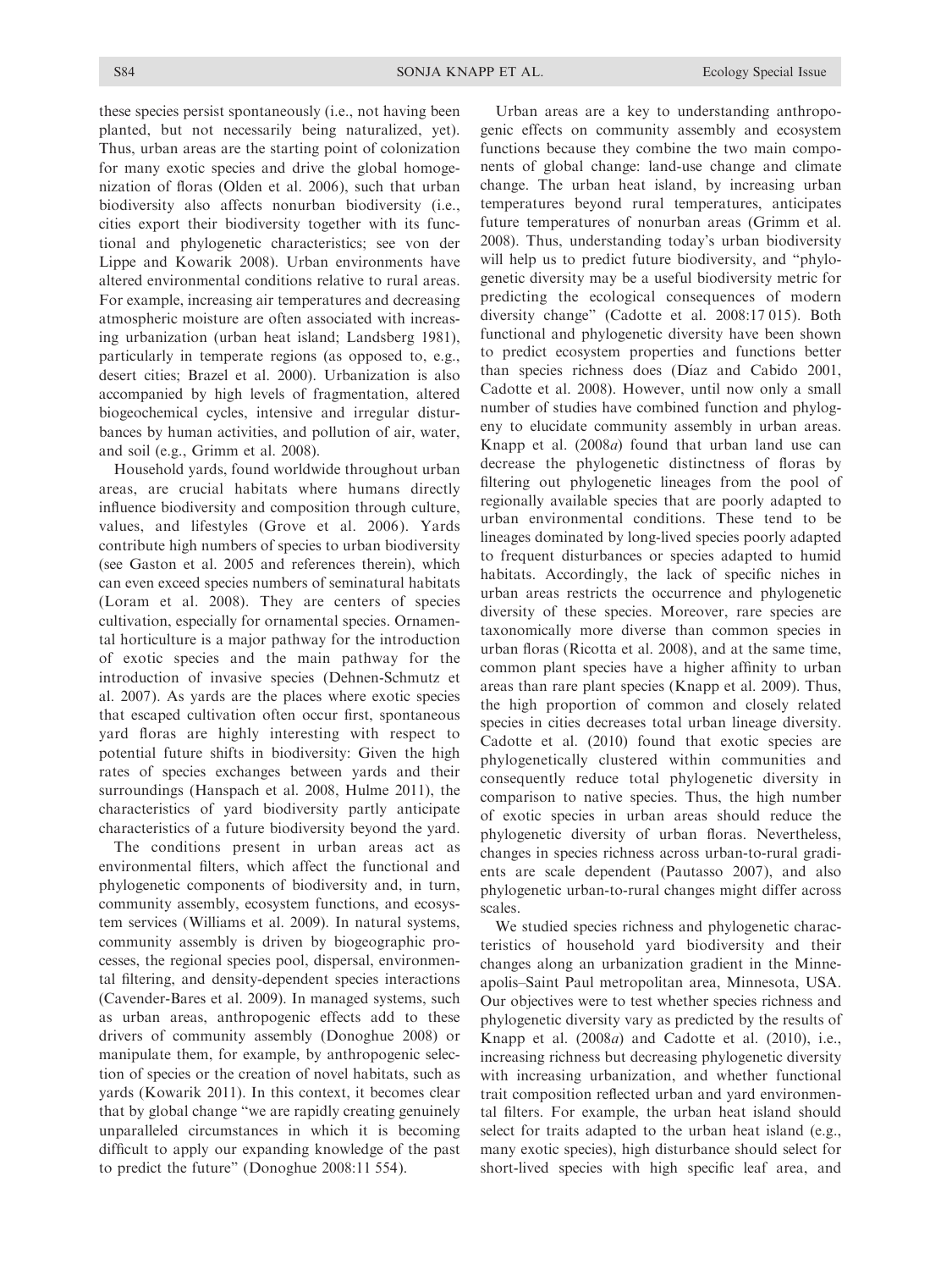fragmentation should increase the likelihood of selfcompatible species and species dispersed by humans. We thus expected with increasing urbanization that we would see an increase in short-lived, self-pollinating plants with high specific leaf area. Furthermore, with increasing urbanization (quantified in terms of housing density), species number per unit yard area should increase, particularly in lineages dominated by exotic species, causing phylogenetic relatedness of the total flora to increase and phylogenetic diversity to decrease (cf. Cadotte et al. 2010).

We also focused on a larger scale than the urbanization gradient and sought to identify phylogenetic and functional characteristics that distinguish the yard flora from the natural-areas species pool (i.e., the natural pool from which species recruit in the study region). By investigating the phylogenetic and functional components of yard floras, we sought to further elucidate how humans affect community assembly and to test whether the results of Knapp et al. (2008a) and Cadotte et al. (2010) can be generalized to other areas of the world. The total yard flora should consist of species that are more closely related to each other than species in the natural-areas species pool and the functional composition of species should reflect the urban environmental filter.

### **METHODS**

### Study site

In summer 2008, we recorded the occurrence of spontaneously occurring vascular plant species (irrespective of abundance, excluding aquatic species) in 137 private household yards in the Minneapolis–Saint Paul metropolitan area, in Anoka and Ramsey Counties, Minnesota, USA. As part of the Twin Cities Household Ecosystem Project (TCHEP), surveys were sent to 15 000 single-family detached households. The addresses for the random sample were purchased from Survey Sampling International. We recorded the species in yards of only those homeowners who gave permission to obtain energy records (other studies conducted within TCHEP required energy records, Fissore et al. 2011) and to measure the vegetation on their property, yielding 157 households along a gradient of housing density. From these, we excluded 20 yards because data relevant for analyses was incomplete, resulting in an unbiased sample of 137 yards.

As urbanization consists of many different components, such as population density, building density, or economic activities, different parameters can be used as surrogates for urbanization intensity. Hope et al. (2003), for example, explained plant diversity in Phoenix, Arizona, USA, with family income, whereas Dobson et al. (2001) modeled species diversity with human population density and land prices. We used housing density as a surrogate for urbanization intensity, as it has been shown to have strong effects on urban plant species patterns, including composition (Godefroid and Koedam 2007).

We calculated the area of each yard (total area of the parcel less the area of house and driveway determined from high-resolution aerial photographs; Fissore et al. 2011) and overlaid our map of yard locations on a map of housing density, enabling us to assign housing density values to each yard. The area of parcels was obtained from Anoka and Ramsey Counties 2008 GIS parcel layers (Regional Parcel Dataset 2008; Metropolitan Council, St. Paul, Minnesota, USA). The housing density map (units/km<sup>2</sup>) was based on Hammer et al. (2004) and Radeloff et al. (2005), who used data from the 2000 U.S. Census.

### Species data

We recorded species identity in household yards by surveying the entire yard area or by following transects. Transects were established wherever there were large woodlots or lawns  $(>20 \text{ m}^2)$ . Two transects (each 2 m wide) were established in each lawn or woodlot; one covered the edge of the woodlot or lawn and the other ran through the center. Random spot checks outside transects tended not to increase species numbers, allowing us to conclude that we captured a representative sample. Species identification was supported by the floras of Lorenzi and Jeffery (1987), Steiner (2005), Kershner et al. (2008), and McCarty et al. (2008). We recorded both the cultivated flora and the spontaneous flora of yards, but only examined the spontaneous flora for the present study. Spontaneously occurring species included all species that were likely not to have been planted or sown, even if they were nonnative species. The identity, location, and prevalence of a species helped to classify it as spontaneous. Species' traits were not used to separate cultivated and spontaneous species. Most spontaneous species that we found were weeds that grew in places such as lawns, along edges of driveways, and sporadically in garden beds. Moreover, most plants growing in forested or ''wild'' areas appeared to have established on their own (e.g., Acer negundo L.), as did tree saplings that grew right within lawns or flower beds. We assumed that spontaneous species existed prior to house construction or volunteered after construction.

We concentrated on spontaneous species because they represent both the pool of species that escaped cultivation and might spread beyond yards, and the pool of species that occur in both the urban matrix and yards. The cultivated flora, which is determined and maintained by human choice and management activities, differs from the spontaneous flora in that it is largely kept independent of the prevailing environmental conditions: Irrigation protects cultivated species from drought; covering protects them from frost; pesticide application suppresses predators, parasites, and competitors; and weeding decreases competition pressure. All of these management activities provide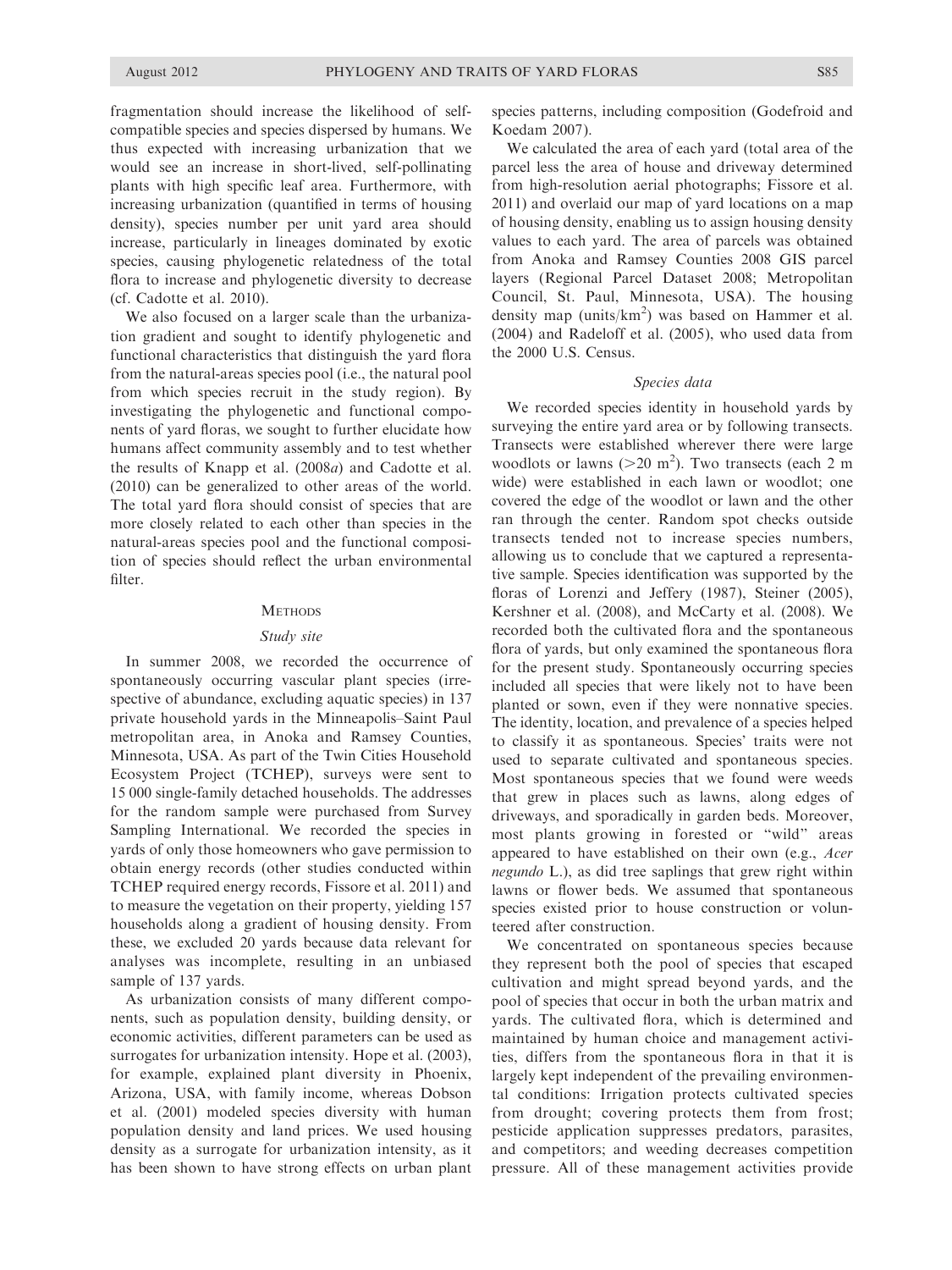

FIG. 1. Species–area curves for (a) the spontaneous vascular flora and (b) the cultivated vascular flora of 137 household yards in the Minneapolis–Saint Paul metropolitan area, Minnesota, USA. Species richness was explained with area size (originally measured in ha) in linear regression models; area size was log-transformed (Gleason 1922); species richness was square-root-transformed in order to achieve normally distributed residuals.

 $* P < 0.05; ** P < 0.001.$ 

cultivated species with a competitive advantage, which spontaneous species do not have (they are the ones that are weeded or suppressed by herbicides). As a result, cultivated species hardly follow one of the most basic ecological patterns, the species-area curve, while spontaneous yard species richness shows a strong positive relationship to area (Fig. 1). This indicates that cultivated species do not follow the same assembly rules as do spontaneous species; i.e., they are not subjected to the same environmental filters. Consequently, analyzing cultivated and spontaneous species together can blur ecological patterns. As we were interested in the way humans affect community assembly of noncultivated species, we concentrated on spontaneous species only.

To identify functional and phylogenetic characteristics that distinguish the spontaneous yard flora from the natural-areas species pool, we used the flora of Cedar Creek Ecosystem Science Reserve as the natural-areas species reference site (again excluding aquatic species; data available online).<sup>9</sup> Cedar Creek is a 2200-ha Long-Term Ecological Research area located 50 km north of Minneapolis–Saint Paul at  $45.401^{\circ}$  N,  $93.201^{\circ}$  W. Its natural areas comprise the three major biomes of Minnesota (southern boreal forest, mixed eastern deciduous forest, and tallgrass prairie). Thus, the flora of Cedar Creek is representative of south-central Minnesota and provides a reasonable representation of the natural-areas species pool relevant for the Minneapolis–Saint Paul region.

# Phylogenetic data

We constructed two literature-based phylogenetic trees for both the total list of spontaneous yard species and the total list of Cedar Creek species following previously described methods (Webb and Donoghue 2005). The first tree (Supplement 1) was assembled collaboratively by the Ecophylogenetics working group (EcoPhyWG) at the National Center for Ecological Analysis and Synthesis (Beaulieu et al. 2012). This tree was pruned for our yard species and species of Cedar Creek, separately. Additional taxa were added to the EcoPhyWG tree and assembled by hand in Mesquite (Maddison and Maddison 2006) based on the Plants Database of the USDA (available online).<sup>10</sup> The second phylogenetic tree (Supplement 1) was from the APG III tree (APG 2009) using the online application Phylomatic (Webb and Donoghue 2005; *available online*), $^{11}$  resolving the families by hand in Mesquite based on the literature and pruning it to the floras of yards and Cedar Creek. For all trees, we calculated branch lengths by assigning minimum fossil ages from Wikstrom et al. (2001, with the phylocom module BLADJ). The phylogenies were further pruned to the taxa for each yard. Pruning and phylogenetic analyses were done in R (R Development Core Team 2009), with the packages "ape" (Paradis et al. 2004) and "picante" (Kembel et al. 2010). We used two different trees because each phylogeny is a hypothesis about the real relationships between species and might still differ from the true situation. We assumed that using two trees would strengthen our results or indicate uncertainties.

# Functional data

We chose functional traits related to dispersal, phenology, photosynthesis, competition, pollination, persistence, regeneration, and reproduction (Table 1; Appendix A), and assigned traits to species. All traits were categorical, except for seed dry mass and specific leaf area. Traits included species native/exotic status (which is not a biological trait but a description of origin; however, for simplicity, we call it a trait hereafter). Trait data came from a range of databases (Table 1; Appendix A). For continuous traits, we assumed that variation within a species was less than between species, which has been demonstrated in other studies (Reich et al. 1999, Kattge et al. 2011). Therefore, it is reasonable to use trait data

<sup>9</sup> http://www.cedarcreek.umn.edu/plants1

<sup>10</sup> http://plants.usda.gov/

<sup>11</sup> http://www.phylodiversity.net/phylomatic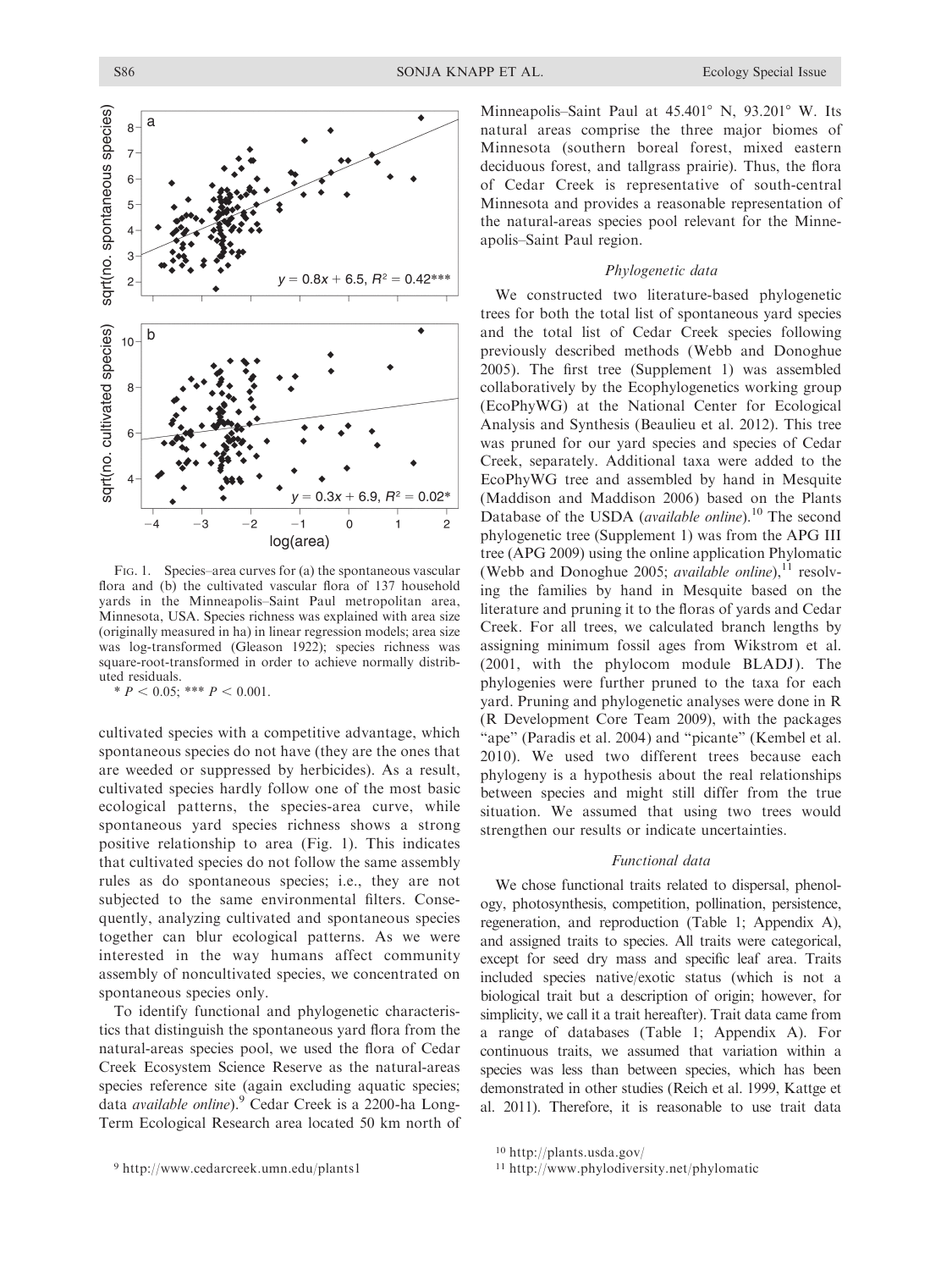| Trait                                 | Database(s)                                                                  | Source(s)                                                                                                                                                                                                                                                                                                                                                                                                                                                                                                   |
|---------------------------------------|------------------------------------------------------------------------------|-------------------------------------------------------------------------------------------------------------------------------------------------------------------------------------------------------------------------------------------------------------------------------------------------------------------------------------------------------------------------------------------------------------------------------------------------------------------------------------------------------------|
| Dispersal                             | LEDA,† TRY†                                                                  | Kleyer et al. $(2008)$ ;<br>Poschlod et al. (2003), Díaz et al. (2004), Moles et al. (2005),<br>Royal Botanic Gardens Kew (2008), Kattge et al. (2011)                                                                                                                                                                                                                                                                                                                                                      |
| Leaf longevity                        | BiolFlor,§ Flora of North America                                            | Kühn et al. 2004:<br>Flora of North America Editorial Committee 1993–2009                                                                                                                                                                                                                                                                                                                                                                                                                                   |
| Life span                             | BiolFlor,§ European Garden Flora<br>Flora of North America, PLANTS<br>(USDA) | Walters et al. 1986–2000;<br>Flora of North America Editorial Committee 1993–2009                                                                                                                                                                                                                                                                                                                                                                                                                           |
| Photosynthesis                        | TRYt                                                                         | Cornelissen (1996), Cornelissen et al. (2003, 2004), Poschlod et<br>al. (2003), Quested et al. (2003), Díaz et al. (2004), Wright et<br>al. (2004, 2006), Craine et al. (2005), Kattge et al. (2009,<br>2011), Laughlin et al. (2010)                                                                                                                                                                                                                                                                       |
| Pollination                           | TRYt                                                                         | Poschlod et al. (2003), Díaz et al. (2004), Kühn et al. (2004),<br>Kattge et al. $(2011)$                                                                                                                                                                                                                                                                                                                                                                                                                   |
| Self-compatibility                    | BiolFlor                                                                     |                                                                                                                                                                                                                                                                                                                                                                                                                                                                                                             |
| Native/exotic status<br>Seed dry mass | Vascular plant list of Minnesota#<br>TRYİ                                    | Minnesota Natural Resources<br>Cornelissen et al. (1996), Díaz et al. (2004), Louault et al. (2005),<br>Moles et al. (2005), Paula et al. (2009), Laughlin et al. (2010),<br>Kattge et al. $(2011)$                                                                                                                                                                                                                                                                                                         |
| Specific leaf area                    | TRYt                                                                         | Shipley (1995, 2002), Cornelissen (1996), Cornelissen et al. (1996,<br>1997, 2003, 2004), Atkin et al. (1997), McKenna and Shipley<br>(1999), Meziane and Shipley (1999 $a$ , $b$ ), Fonseca et al. (2000),<br>Shipley and Vu (2002), Loveys et al. (2003), Quested et al.<br>(2003), Díaz et al. (2004), Wright et al. (2004, 2006), Louault<br>et al. (2005), Cavender-Bares et al. (2006), Campbell et al.<br>(2007), van Bodegom et al. (2008), Kattge et al. (2009, 2011),<br>Laughlin et al. $(2010)$ |

TABLE 1. Traits analyzed for the spontaneous flora of 137 household yards in the Minneapolis–Saint Paul metropolitan area, Minnesota, USA.

Note: For details on trait attributes and references see Appendix A.

! Available online: http://www.leda-traitbase.org

" Available online: http://www.try-db.org

§ Available online: http://www.ufz.de/biolflor

} Available online: http://plants.usda.gov

# Available online: http://www.dnr.state.mn.us

collected in other geographic regions for our study system. This is less likely to be an issue for categorical traits. We classified species according to trait attributes (e.g., the trait pollination syndrome has the attributes insect, self, and wind pollination; Appendix A) in order to examine variation among attributes in species richness and phylogenetic diversity, and to compare the functional composition of the flora of yards with the flora of Cedar Creek.

### Analysis of species richness

We calculated species richness per unit yard area (ha), to account for variation in area among yards. We used analysis of covariance (ANCOVA) and linear regression to examine the extent to which housing density and species traits (both continuous and categorical) explained total species richness. We tested and compared five different models: (1) ANCOVA with the interactions of housing density and traits as explanatory variables; (2) ANCOVA with housing density and traits as explanatory variables, without interactions; (3) ANCOVA with traits as explanatory variables, without housing density; (4) linear regression with housing density as explanatory variable but without traits; and (5) null model (species richness per yard  $\sim$ 1).

We tested the normal distribution of model residuals using the Kolmogorov-Smirnov test, and transformed

the response variable if necessary, using the boxcox function from package ''MASS'' (Venables and Ripley 2002). We compared the different models with Akaike's information criterion (AIC), which has the objective ''to find a compromise between model 'fit,' usually gauged by a term representing residual mean or sum of squares, and model 'complexity,' which is a function of the number of model terms'' (Mac Nally 2000:662). The smaller the AIC, the better the model, i.e., we selected the model with the smallest AIC as the preferable model.

# Analysis of phylogenetic distinctness

A metric of phylogenetic diversity that is not correlated to species richness (Schweiger et al. 2008) is average phylogenetic distinctness (AvPD). This metric was originally developed by Warwick and Clarke (1998) for taxonomic data (average taxonomic distinctness), but more recently has been applied to phylogenetic data (Gerhold et al. 2008, Knapp et al. 2008a). AvPD gives the pairwise distance between any two species in the tree. It is calculated as

$$
AvPD = \sum \sum_{i < j} d_{i,j} / [s(s-1)/2]
$$

with  $d_{i,j}$  being the matrix of distances in the tree and s being the number of species. Phylogenetic distinctness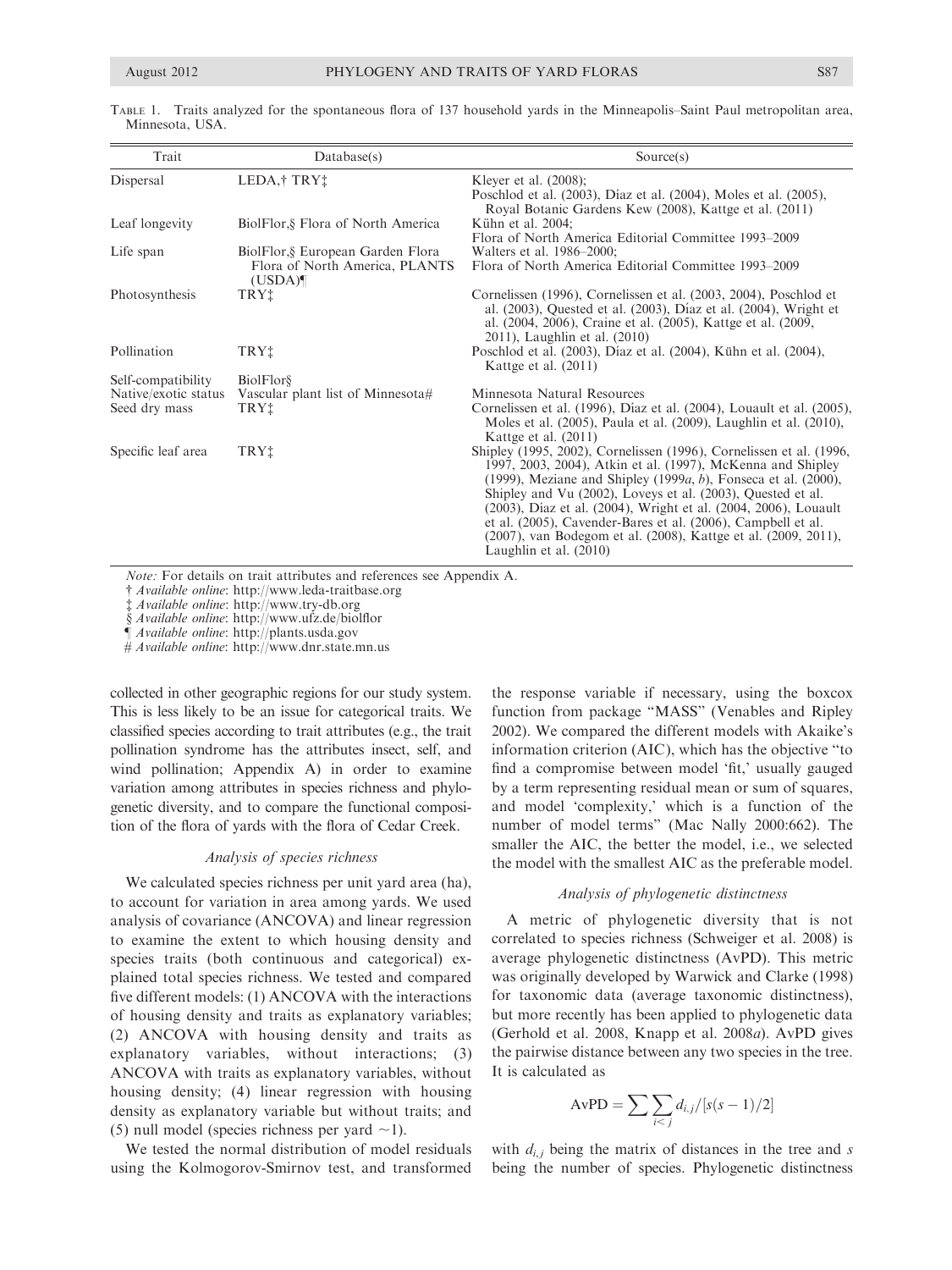reflects how many lineages across a phylogenetic tree appear in a species assemblage and enables us to compare different communities with respect to phylogenetic diversity: If the phylogenetic distinctness of community A is significantly larger than the phylogenetic distinctness of community B, the species in A are less closely related and encompass more diverse lineages than the species in B. In other words, if species are concentrated on few branches (closely related species), they will have lower AvPD than if they are distributed over many branches (distantly related species). Thus, a species assemblage with few but distantly related species can have a higher phylogenetic distinctness than an assemblage with more but closely related species. We calculated AvPD per yard on the basis of the APG III tree and on the basis of the EcoPhyWG tree, and modeled it with housing density and traits as described for species richness (five different models, compared with AIC).

We also compared the phylogenetic distinctness of the yard flora and the flora of Cedar Creek, based on the APG III- and the EcoPhyWG-phylogenetic trees (Supplement 1). In correspondence to each yard, we randomly chose 99 samples out of the total flora of Cedar Creek with the same number of species as the corresponding yard. We calculated phylogenetic distinctness for each of these samples and compared the 99 simulated Cedar Creek AvPD values with the corresponding yard's observed AvPD value using z statistic.

The species of Cedar Creek are assembled from a much larger area than the species that occur in a single yard. This difference in area might bias differences between the AvPD of yard communities and the AvPD of simulated Cedar Creek communities. Therefore, we additionally chose 99 random samples out of the regional urban species pool, which includes the flora of all the sampled yards across the Twin Cities Metropolitan area, in the same manner as described for Cedar Creek. We compared the simulated AvPD values of yards with the simulated AvPD values of Cedar Creek using the unparametric Mann-Whitney-Wilcox  $U$  test (cf. Crawley 2002).

#### Analysis of mean nearest taxon distance

Mean nearest taxon distance (MNTD) calculates, for each species in a community, the mean distance that separates it from its closest relative (nearest taxon index, NTI; Webb 2000, Kembel et al. 2010). While AvPD averages distances over all species–species pairs in a phylogenetic tree, MNTD, by averaging over pairs of nearest taxa, focuses on closely related species. It thus provides a measure of whether species assemblages are phylogenetically clustered (or even), such that closest relatives occur together more (or less) often than expected at random. We used both AvPD and MNTD to provide related but computationally different metrics for average phylogenetic diversity, on the one hand (AvPD) and phylogenetic clustering/evenness of close relatives, on the other (MNTD).

We calculated MNTD per yard on the basis of the APG III tree and on the basis of the EcoPhyWG tree using the mntd function from the ''picante'' package (Kembel et al. 2010). Subsequently, we calculated the standardized effect size of MNTD, using picante's ses.mntd function with the ''independent swap'' algorithm. Standardized effect size is calculated as

$$
MNTDses = \frac{(observed MNTD - mean of random MNTD)}{SD of random MNTD}
$$

and shows whether observed values differ from random values. We modeled  $MNTD_{ses}$  with housing density and traits as described for species richness and phylogenetic distinctness.

Additionally, as for phylogenetic distinctness, we randomly chose, in correspondence to each yard, 99 samples out of the total flora of Cedar Creek with the same number of species as the corresponding yard. We calculated the simulated MNTD per Cedar Creek sample and compared it with the observed MNTD value of the corresponding yard using z statistic. Moreover, we randomly chose 99 samples out of the regional urban species pool, as before, and compared the simulated MNTD values of yards with the simulated MNTD values of Cedar Creek using Mann-Whitney-Wilcox U test. The comparison of AvPD and MNTD among yards and Cedar Creek indicated whether yard species are more or less closely related than expected from the natural-areas species pool.

# Analysis of phylogenetic conservatism

Further, to explore the evolutionary lability of traits associated with urbanization, we tested whether traits of species were phylogenetically conserved using two approaches. For continuous traits (seed dry mass and SLA), we used Blomberg's K (Blomberg et al. 2003), which examines observed trait evolution in relation to a Brownian motion model of evolution. A value  $>1$ indicates higher phylogenetic signal than Brownian motion evolution (which is already high signal). These values were also compared to a null model in which the tips of the phylogeny were randomized. The P value is determined from the rank of the observed relative to the null. For categorical and binary traits, we followed a similar approach to Norden et al. (2012) with Webb's (2000) nearest taxon index (NTI) and net relatedness index (NRI) to test whether the relatedness of species within each trait category was greater than expected at random, using the mean phylogenetic distance (MPD), compared to 999 randomizations in which species were randomized across the tips of a phylogeny pruned to the species list for which trait data were available.

### Analysis of trait attribute frequency

For the analysis of species richness, AvPD, and MNTD<sub>ses</sub> along the urban-to-exurban gradient, traits were used as explanatory variables, as described in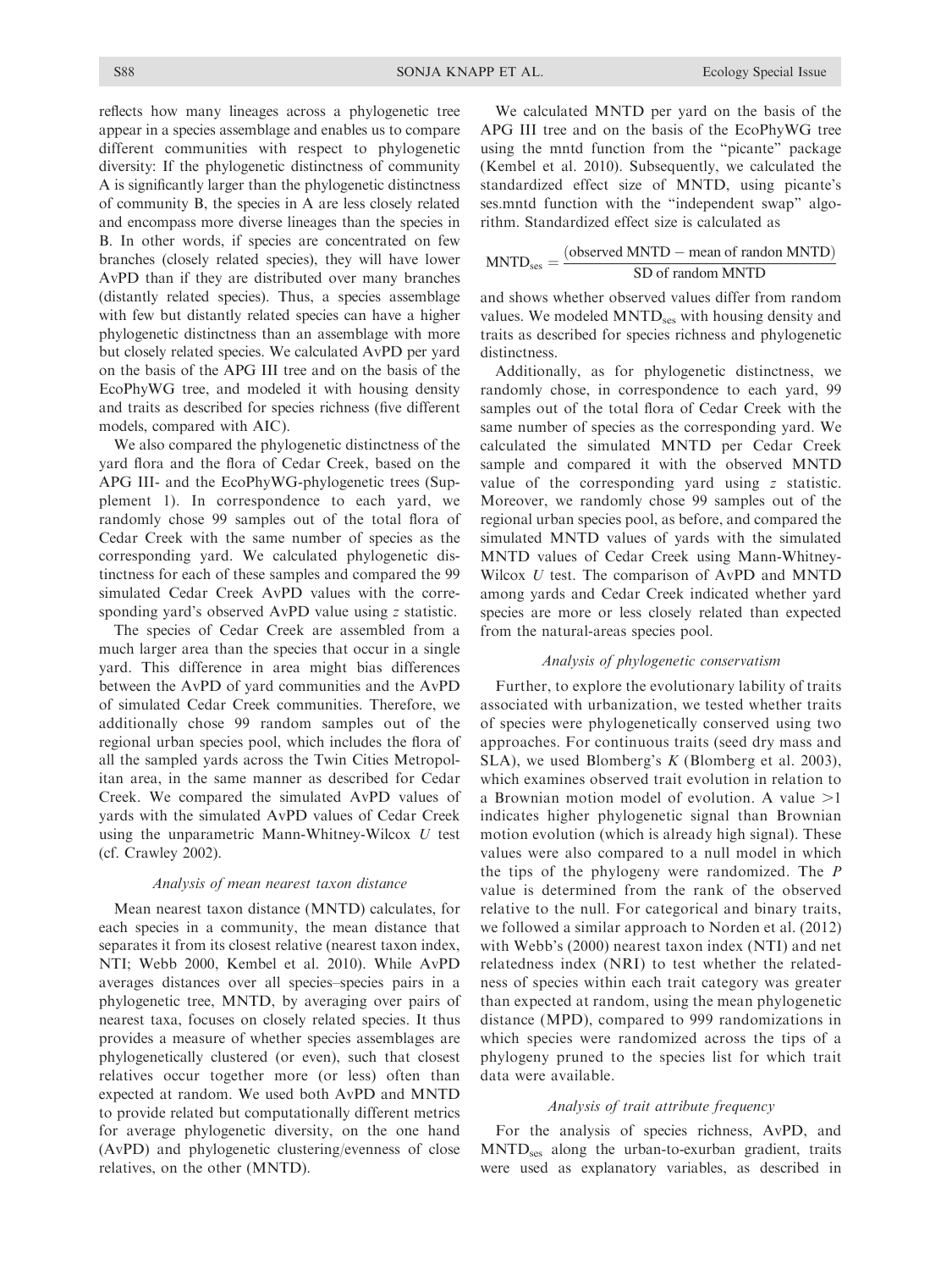Analysis of species richness. To further work out specific functional characteristics of the spontaneous yard flora, we compared its trait attribute frequencies to the flora of Cedar Creek. For each trait, we calculated the proportion of its total possible attributes per yard (e.g., proportion of insect-, self-, and wind-pollinated species for the trait ''pollination syndrome''). Subsequently, we calculated all possible log-ratios of proportions (e.g., log(insect/wind), log(selfing/wind), log(insect/selfing) using the natural logarithm). Log-ratios break the unit sum constraint of percentages that sum up to 100%, enabling largely independent statistical analyses (e.g., Aitchison 1982, Billheimer et al. 2001). Because zeros cannot be used in log-ratios, we replaced them with a very small value (cf. Fry et al. 2000). For the flora of Cedar Creek, we randomly chose 99 samples of 50 species each. For each sample, we calculated trait attribute frequency as done per yard. We compared the resulting frequency distribution of Cedar Creek with the frequency distribution of all yards using the unparametric Mann-Whitney-Wilcox U test. For phylogenetic indices, we tested two sampling procedures, i.e., the one described for phylogenetic indices, with the size of Cedar Creek samples corresponding to the number of species in a yard, and the ''short-cut one'' with 99 samples of 50 species each (not shown for AvPD and MNTD). The two procedures yielded the same results. Thus, we only applied the ''short-cut'' procedure for the trait frequency calculations to gain a clearly arranged figure.

For all analyses, we used the open-source software R (R Development Core Team 2009).

### **RESULTS**

### Species richness and housing density

Housing density ranged from 15 to 2314 housing units per km<sup>2</sup> (HU/km<sup>2</sup>; first distribution quartile, 255 HU/  $km^2$ ; median, 540 HU/km<sup>2</sup>; third quartile, 960 HU/ km<sup>2</sup>). The total spontaneous flora contained 233 species, with a minimum of three and a maximum of 70 species/ yard (first quartile, 14 species/yard; median, 20 species/ yard; third quartile, 29 species/yard; a list of all yard species and all species of Cedar Creek is given in Supplement 2).

The linear regression model with housing density as explanatory variable, but without traits was the best out of all tested models (AIC = 781.45). It explained 24% of variance ( $R^2$  adjusted for number of predictors = 0.24, P  $<$  0.001; Appendix B) with species richness per hectare increasing with increasing housing density (if not calculated per hectare, species richness decreased with increasing housing density, illustrating the decreasing size of yards with increasing housing density; not shown). The models that included traits had much higher AIC values (interaction model,  $AIC = 10 150 314$ ; no-interaction model,  $AIC = 10 159 234$ ; traits-only model,  $AIC = 10\,373\,554$ ), because they were based on more data points (species with their trait attributes per yard instead of one housing density value per yard). Nevertheless, the models that contained traits also illustrated that housing density is the dominant explanatory variable, while traits are irrelevant for the trend of species richness along the urbanization gradient (interaction model,  $R^2 = 0.26$ ,  $P < 0.001$ ; no-interaction model,  $R^2 = 0.255$ ,  $P < 0.001$ ; traits-only model,  $R^2 =$ 0.016,  $P < 0.001$ ). The null model had an AIC = 817.94.

# Phylogenetic distinctness and housing density

Trends of average phylogenetic distinctness along the gradient of housing density differed for the APG III tree and the EcoPhyWG tree. For the former, AvPD showed no trend at all: The null model had the lowest AIC (454.12), followed by the model with housing density only  $(R^{2} = -0.001$ , not significant [n.s.], AIC = 455.24). The models that contained traits had much higher AIC values and illustrated the irrelevance of traits, as they did for species richness (interaction model,  $R^2 = 0.026$ ,  $P <$ 0.001; no-interaction model,  $R^2 = 0.024$ ,  $P < 0.001$ ; traitsonly model,  $R^2 = 0.003$ ,  $P < 0.001$ ). For the EcoPhyWG tree, the model with housing density as the only explanatory variable was best with the lowest AIC (1211.48); it showed a slight decrease of AvPD with increasing housing density ( $R^2$  = 0.05,  $P$  < 0.01). The null model had a slightly higher AIC (1217.48), and the models containing traits again had much higher AIC values and showed no real trait effect (interaction model,  $R^2 = 0.035$ ,  $P < 0.001$ ; no-interaction model,  $R^2 = 0.033$ ,  $P < 0.001$ ; traits-only model,  $R^2 = 0.004$ ,  $P < 0.001$ ).

### Mean nearest taxon distance and housing density

For MNTD, different models were selected as the best model on the basis of the APG III tree and the basis of the EcoPhyWG tree, but in both cases, MNTD showed no trend across the urbanization gradient: For APG III, the model with housing density only was preferable (AIC = 356.29), but explained nothing ( $R^2$  = 0.01, n.s.); for EcoPhyWG, the null model was preferable (AIC  $=$  340.91). Again, the models that contained traits had much higher AIC values (for APG III, interaction model,  $R^2 = 0.08$ ,  $P < 0.001$ , AIC = 1 869 395; no-interaction model,  $R^2 = 0.08$ ,  $P < 0.001$ , AIC = 1 872 236; traits-only model,  $R^2 = 0.006$ ,  $P <$ 0.001, AIC =  $1\,932\,755$ ; for EcoPhyWG, interaction model,  $R^2 = 0.02$ ,  $P < 0.001$ , AIC = 1 756 849; nointeraction model,  $R^2 = 0.016$ ,  $P < 0.001$ , AIC = 1 761 137; traits-only model,  $R^2 = 0.01$ ,  $P < 0.001$ , AIC  $= 1763214$ .

# Phylogenetic conservatism of yard species

According to the nearest taxon index and net relatedness index, exotic species within the spontaneous yard species were significantly phylogenetically conserved, such that species exotic to Minnesota were more closely related to each other than to native species. Likewise, insect-pollinated species, annual and biennial species, species with evergreen leaves, and species with overwintering green leaves were all phylogenetically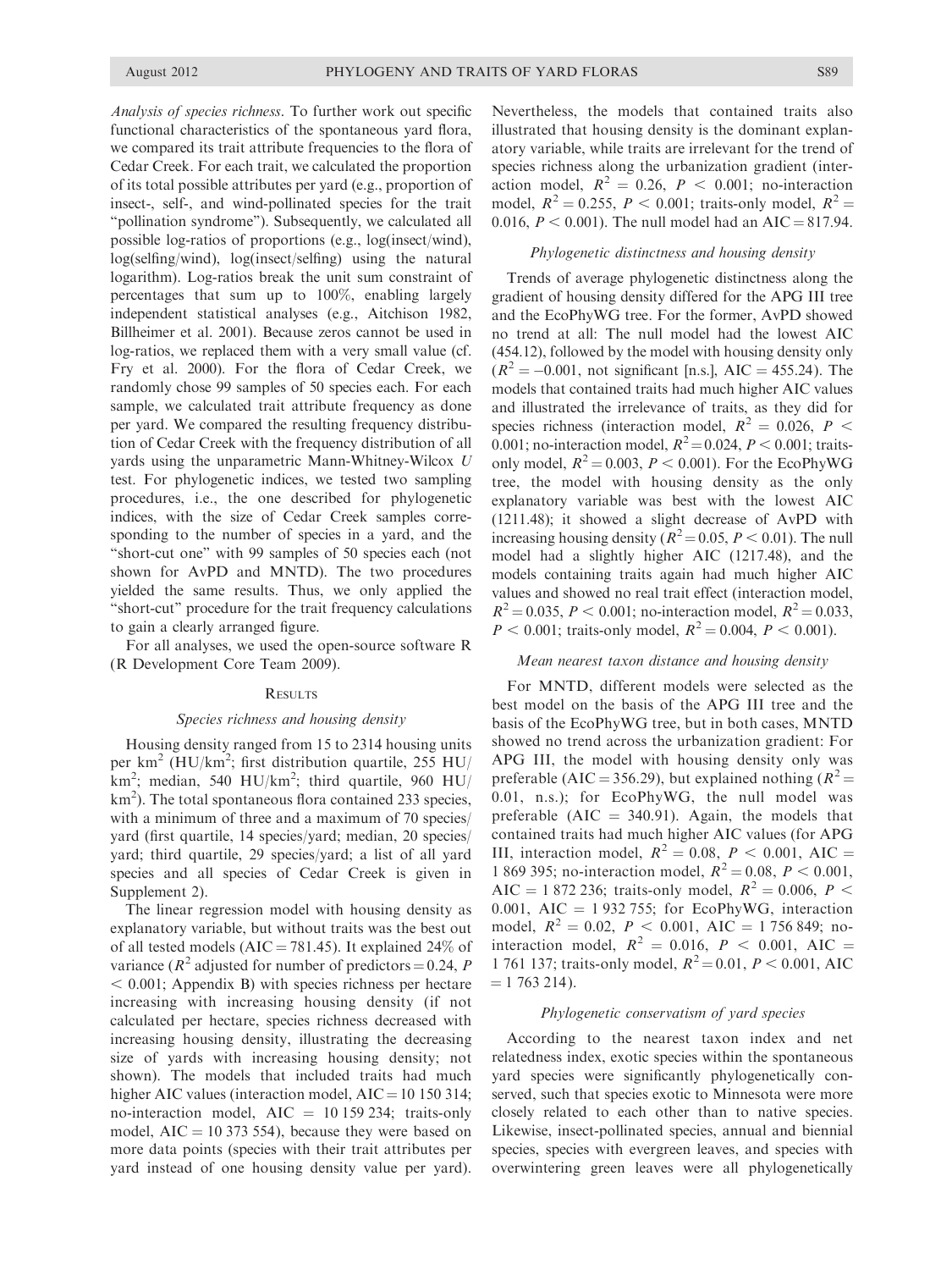TABLE 2. Phylogenetic conservatism (A) for trait attributes calculated by net relatedness index (NRI; Webb 2000) and (B) for continuous traits calculated using Blomberg's K (Blomberg et al. 2003) for the spontaneous flora of 137 household yards in the Minneapolis–Saint Paul metropolitan area, Minnesota, USA.

| A) Calculated using NRI                                 |                            |                                           |                                           |                                |                                                     |                                      |
|---------------------------------------------------------|----------------------------|-------------------------------------------|-------------------------------------------|--------------------------------|-----------------------------------------------------|--------------------------------------|
| Trait                                                   | N.taxa                     | mpd.obs                                   | mpd.null.mean                             | mpd.obs.rank                   | mpd.ses                                             | NRI                                  |
| Native/exotic status                                    |                            |                                           |                                           |                                |                                                     |                                      |
| <b>Exotic</b><br>Native                                 | 362<br>262                 | 62.98<br>66.00                            | 64.27<br>64.25                            | 1<br>1000                      | $-2.96$<br>2.93                                     | 2.96<br>$-2.93$                      |
| Self-compatibility                                      |                            |                                           |                                           |                                |                                                     |                                      |
| Self-compatible<br>Self-incompatible                    | 78<br>30                   | 62.37<br>67.77                            | 63.75<br>63.76                            | 28<br>984                      | $-1.97$<br>2.05                                     | 1.97<br>$-2.05$                      |
| Pollination syndrome                                    |                            |                                           |                                           |                                |                                                     |                                      |
| Insect<br><b>Self</b><br>Wind                           | 96<br>75<br>31             | 58.47<br>61.02<br>67.11                   | 62.70<br>62.70<br>62.66                   | -1<br>14<br>999                | $-8.69$<br>$-2.32$<br>2.68                          | 8.69<br>2.32<br>$-2.68$              |
| Photosynthetic pathway                                  |                            |                                           |                                           |                                |                                                     |                                      |
| $C_3$<br>$C_4$                                          | 148<br>17                  | 63.62<br>63.24                            | 64.54<br>64.86                            | 3<br>309                       | $-3.29$<br>$-0.53$                                  | 3.29<br>0.53                         |
| Life span                                               |                            |                                           |                                           |                                |                                                     |                                      |
| <b>Annual</b><br><b>Biennial</b><br>Perennial           | 161<br>65<br>641           | 61.73<br>56.13<br>64.75                   | 64.16<br>64.22<br>64.21                   | 5<br>$\mathbf{1}$<br>993       | $-2.69$<br>$-5.50$<br>2.48                          | 2.69<br>5.50<br>$-2.48$              |
| Leaf longevity                                          |                            |                                           |                                           |                                |                                                     |                                      |
| Evergreen<br>Summer green<br><b>Overwintering green</b> | 24<br>69<br>18             | 56.36<br>66.31<br>58.00                   | 64.27<br>64.28<br>64.45                   | 3<br>925<br>19                 | $-3.20$<br>1.40<br>$-2.16$                          | 3.20<br>$-1.40$<br>2.16              |
| Dispersal syndrome                                      |                            |                                           |                                           |                                |                                                     |                                      |
| Wind<br>Self<br>Human<br>Water<br>Animal                | 56<br>50<br>65<br>29<br>92 | 62.27<br>62.09<br>61.91<br>61.46<br>62.68 | 64.25<br>64.11<br>64.23<br>64.14<br>64.26 | 118<br>127<br>66<br>124<br>109 | $-1.20$<br>$-1.17$<br>$-1.53$<br>$-1.17$<br>$-1.29$ | 1.20<br>1.17<br>1.53<br>1.17<br>1.29 |
| B) Calculated using Blomberg's $K$                      |                            |                                           |                                           |                                |                                                     |                                      |
| Trait                                                   | N.taxa                     | K.obs                                     | K.null.mean                               | K.obs.rank                     | K.ses                                               |                                      |
| Specific leaf area<br>Seed dry mass                     | 100<br>135                 | 0.49<br>1.03                              | 0.51<br>0.59                              | 592<br>31                      | $-0.24$<br>1.44                                     |                                      |

*Notes:* Significant values ( $P < 0.05$ ) are given in boldface and indicate that observed MPD values were significantly lower than expected under a null model in which species were randomized across the tips of the phylogeny (tip swap) or that observed  $K$  values were significantly higher than expected under the same null (tip swap). Abbreviations for calculations using NRI are: N.taxa, number of taxa; mpd.obs, observed MPD; mpd.rand.mean, mean of 999 random MPD samples; mpd.rand.sd, standard deviation of 999 random MPD samples; mpd.obs.rank, rank of the observed relative to the null MPD; mpd.ses, standardized effect sizes for MPD (observed MPD – mean null MPD)/SD null MPD; and NRI, net relatedness index. Abbreviations for calculations using Blomberg's K are: K.obs, observed K value; K.null.mean, mean null model K value; K.rank, rank of the observed K relative to the null; and K.ses, standardized effect size of K (observed  $K$  – mean null K)/SD null.

conserved (Table 2). For self-compatible, self-pollinated, and  $C_3$  species, NRI was significant, but NTI was not. Dispersal syndromes showed significant results with NTI, but not NRI (only NRI shown in Table 2). Blomberg's  $K$  showed that seed dry mass was phylogenetically conserved for the species in the regional urban pool, while SLA was not (Table 2).

# Phylogeny of the yard flora vs. the Cedar Creek flora

Compared with the natural-areas species pool of Cedar Creek Ecosystem Science Reserve, the flora of household yards had lower phylogenetic diversity, as indicated by significantly lower AvPD values for both the APG III and the EcoPhyWG trees. This was true for both the observed and the simulated AvPD values of yards (see Fig. 2a for the APG III tree, and Appendix C). Likewise, closely related species within the flora of household yards were significantly more clustered, as indicated by significantly lower MNTD values, both for the observed yard and the simulated yard assemblages, than for the simulated assemblages of the Cedar Creek flora (Fig. 2b; Appendix C).

# Trait attributes of the yard flora vs. the Cedar Creek flora

The comparison of the flora of yards to the flora of the natural-areas species pool at Cedar Creek revealed clear characteristics of yards. Yards contained higher proportions of self-dispersers, species dispersed by humans or water, summer-green and overwinteringgreen species, a much greater proportion of exotic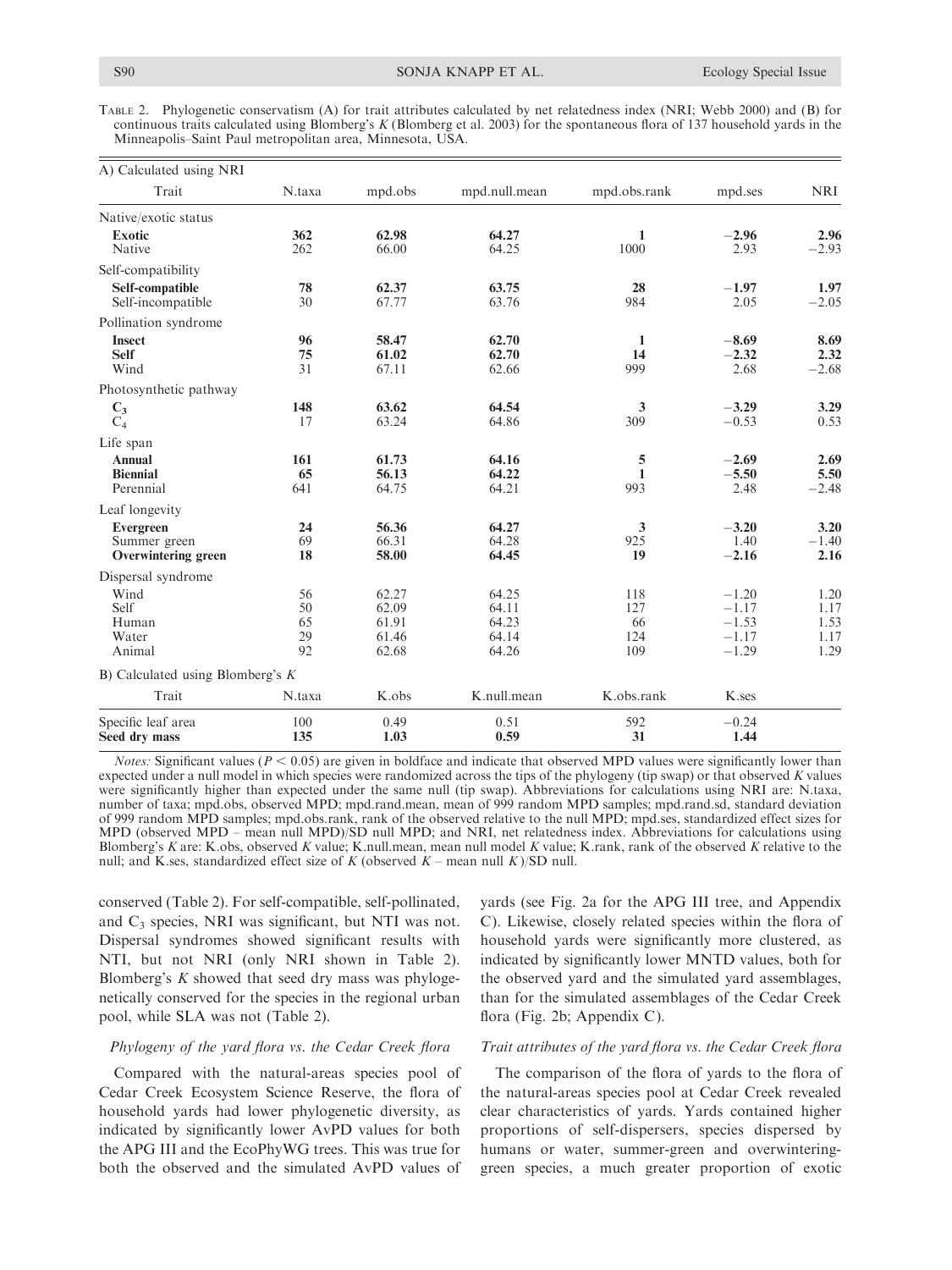

Housing density (units/km<sup>2</sup>)

FIG. 2. Variation of (a) average phylogenetic distinctness (AvPD) and (b) mean nearest taxon distance (MNTD) for the spontaneous flora of household yards along a gradient of housing density in the Minneapolis–Saint Paul metropolitan area, Minnesota (black dots) compared to AvPD and MNTD of simulated random samples for (1) the total spontaneous flora of all yards (gray boxplots), and (2) the flora of Cedar Creek Ecosystem Science Reserve north of Minneapolis–Saint Paul (white boxplots). Both AvPD and MNTD were calculated on the basis of the APG III tree. Boxplots show the median (line), 25–75% quartiles (boxes), ranges (whiskers), and extreme values (circles). The insets summarize test statistics over all yards and their corresponding random samples; full test statistics are given in Appendix C. For AvPD, the figure had to be divided into three parts; shown here are data from yards in areas of intermediate housing density, with data for yards in areas of low and high housing density shown in Appendix C. Housing density is not ordered linearly along the x-axis, but according to yards. AvPD and MNTD are pairwise distances (given in millions of years; measured along the branches of the phylogenetic tree including the tree's basal node). See Methods for details.

species, more annuals, biennials, C<sub>4</sub> species, selfpollinating, and self-compatible species than the natural-areas species pool (Fig. 3). Moreover, species of the yard flora had, on average, higher specific leaf area than Cedar Creek species (Fig. 3i ). Accordingly, the flora of

Cedar Creek had a reversed pattern, i.e., it included a greater proportion of wind-dispersed, evergreen, and native species,  $C_3$  species, wind-pollinated, and selfincompatible species than the spontaneous yard flora (Fig. 3). Also, plant species of Cedar Creek had, on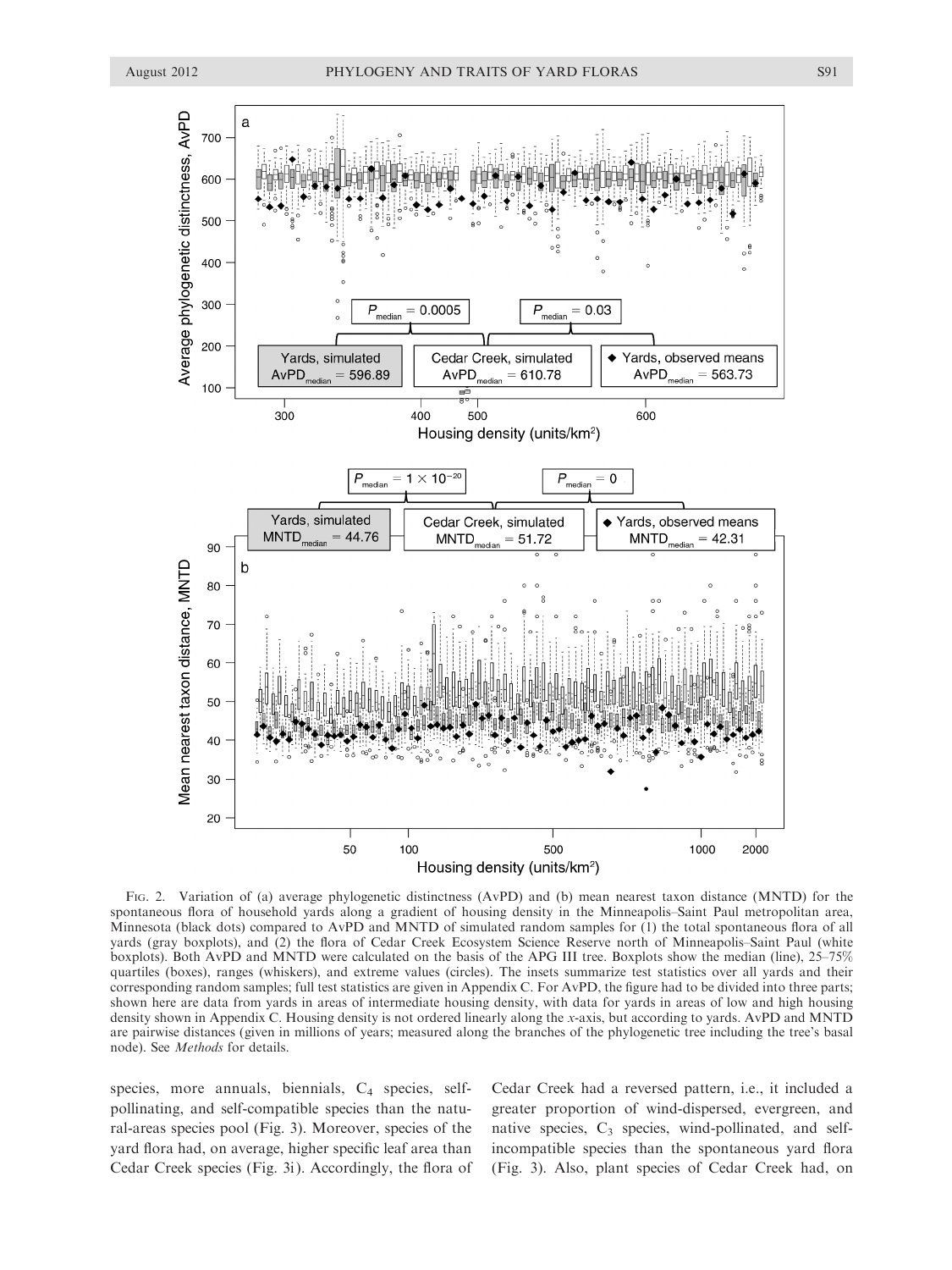

FIG. 3. Proportion of trait attributes in the spontaneous flora of 137 household yards (gray boxplots) in the Minneapolis–Saint Paul metropolitan area, Minnesota, and the flora of Cedar Creek Ecosystem Science Reserve, Minnesota, USA (used as the natural-areas species pool; white boxplots): (a) dispersal syndrome, (b) leaf longevity, (c) life span, (d) photosynthetic pathway, (e) pollination syndrome, (f) self-compatibility, (g) native/exotic status, (h) seed dry mass, and (i) specific leaf area. Boxplots represent median (line), 25–75% quartiles (boxes), ranges (whiskers), and extreme values (circles) of value distributions. Proportions were calculated as log-ratios of proportions. The y-axes for categorical traits  $(a-g)$  show proportion on a scale from 0 to 1. To calculate distributions, 99 samples of 50 species were drawn randomly from the yard flora and the Cedar Creek flora each; comparison was done with Mann-Whitney-Wilcox U tests. For continuous traits, mean values were compared. See Methods for details.  $\dagger$  P < 0.1; \* P < 0.05; \*\*\* P < 0.001; n.s., P > 0.1.

average, heavier seeds than yard species (Fig. 3h). The remaining trait attributes showed less than  $\pm 5\%$ difference between the two floras.

The largest differences between the flora of yards and the flora of Cedar Creek were those found for overwintering-green species (fourfold decrease from yards to Cedar Creek), and exotic species (3.7-fold decrease from yards to Cedar Creek). Note that overwintering-green species have a high amount of exotic species in both the yards and Cedar Creek (yards, 81% exotics vs. 19% natives; Cedar Creek, 75% exotics vs. 25% natives). Thus, the strong decrease of overwintering-green species from yards to Cedar Creek can be explained with their exotic status. The smallest changes were found for self- and animal-dispersed species, summer-green species, biennials, perennials,  $C_3$  species, and insect-pollinated species (all  $\leq$ 1.1-fold difference; Appendix D).

### **DISCUSSION**

A habitat's environmental conditions act like filters, which select species from the regional species pool that can persist and thrive under such conditions, while excluding species that cannot (e.g., Williams et al. 2009). Natural environmental filters such as climate, disturbance, isolation, and competition act in both urban and nonurban environments. In intensively managed landscapes like cities, humans manipulate these filters and create novel conditions, which would not exist otherwise, such as the suppression of a selected set of species by pesticides or the introduction of exotic species. The creation of novel conditions by humans results in novel species communities with a species composition that has not existed before (Hobbs et al. 2006). Novel communities can differ from known communities in their phylogenetic and functional composition, and in turn, differ in their potential to react to environmental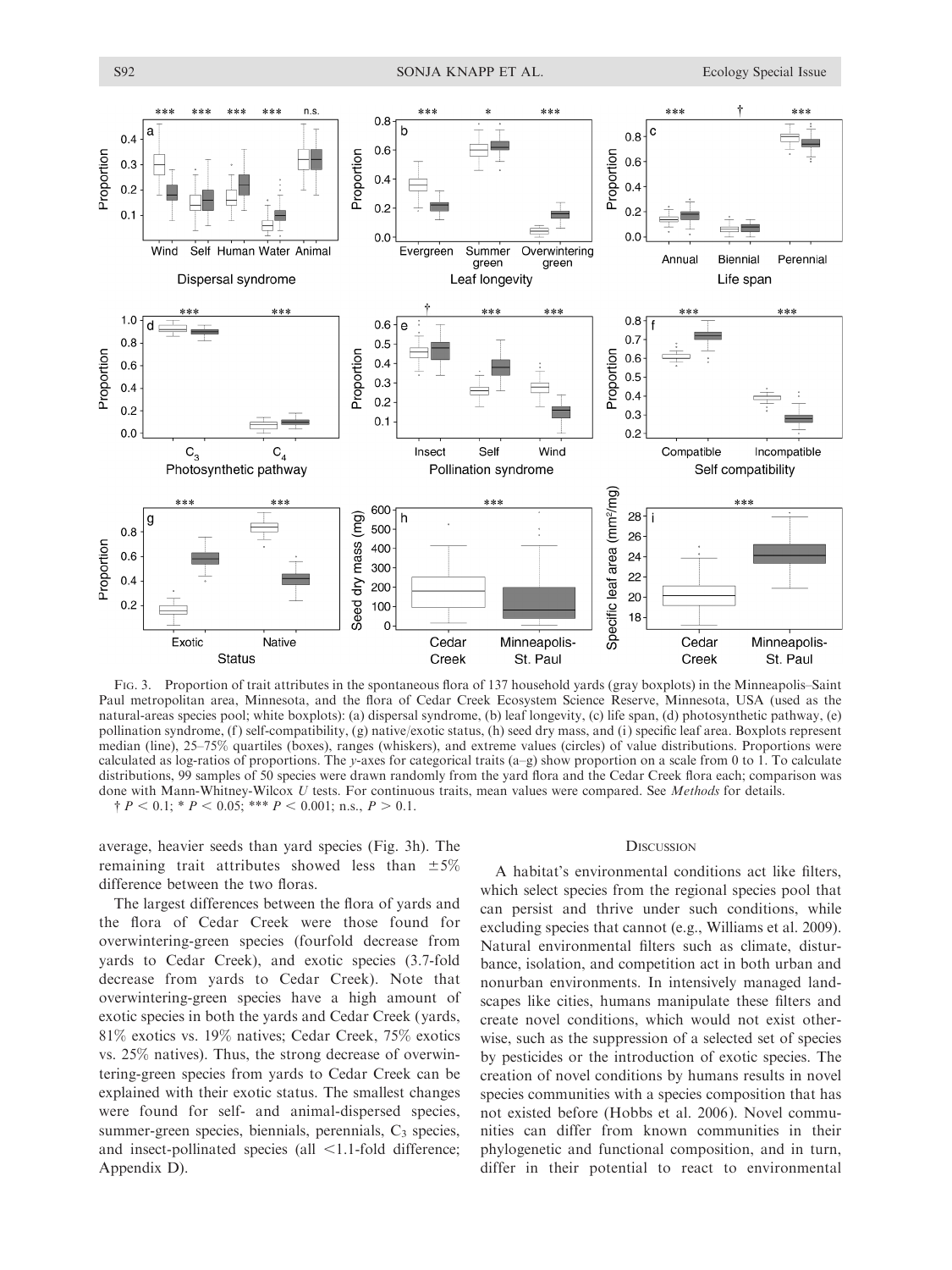changes (e.g., Morlon et al. 2011), and in ecosystem functions and services. Urban areas, which represent habitats drastically altered by humans, are ''laboratories'' for the study of novel species communities. Within urban areas, household yards are a common type of novel habitat. Yard management by individual homeowners involves cultivation, weeding, herbicide application, augmentation of nutrient and soil moisture conditions, and other activities that alter both local and regional species pools (Niinemets and Peñuelas 2008). Global trading overcomes natural dispersal barriers and distributes species in human-managed yards all over the world, making horticulture a critical driver of species invasions (Reichard and White 2001). By focusing on the phylogenetic and functional aspects of spontaneous vascular plant communities in yards, we sought to understand the assembly of novel, humaninfluenced plant communities and to understand the consequences of human management activities for phylogenetic diversity and ecosystem services.

### Phylogenetic diversity of spontaneous yard floras

The central finding of our study is a decrease of phylogenetic diversity from the natural-areas species pool to the yard flora: Both indices that we used, AvPD and MNTD, are significantly lower for the yard flora than expected from random samples of the natural-areas species pool, with yard species being on average more closely related to each other and encompassing fewer lineages than species of the natural-areas species pool from which species recruit within the study area. This result supports the outcome of the small number of studies currently available on the effects of urban land use on phylogenetic plant diversity. It concurs with a German study where floras of urban areas were phylogenetically less distinct than floras from nonurban areas (Knapp et al. 2008a) and with a study of California grasslands with different levels of invasion by nonnatives (Cadotte et al. 2010). In the study in Germany, the drop in phylogenetic distinctness from nonurban to urban areas was especially pronounced in species groups characterized by trait attributes maladapted to urban areas (e.g., perennials and species maladapted to drought), while species well adapted to typical urban conditions (e.g., short-lived species and self-pollinators) were phylogenetically more distinct in urban areas. In the California study, a general pattern of homogenization and lower phylogenetic diversity was found in more invaded communities (Cadotte et al. 2010). Accordingly, the phylogenetic distinctness of the total spontaneous flora in our study yards was reduced by the high number of cosmopolitan and exotic species. Cosmopolitan species tend to have a higher affinity to urban areas (Knapp et al. 2009) and a lower taxonomic diversity than rare species (Ricotta et al. 2008). Communities with high proportions of exotics tend to have a lower phylogenetic diversity than those dominated by native species (Ricotta et al. 2009, Cadotte et al. 2010).

Yards have exceptionally high numbers of exotic plant species: In our study, 59% of all spontaneous yard species were exotic, while only 16% of Cedar Creek species were exotic to Minnesota (Fig. 3g). Consequently, lineages specific to yards were also mostly exotic, while lineages specific to Cedar Creek were mostly native to Minnesota (Appendix E). Similarly, Loram et al. (2008) found 70% exotic species in the household yard floras of the UK, including both cultivated and spontaneous species. The percenatges of exotics in yards even exceeds the percentage of exotics in complete urban floras (including land areas beyond yards): Pyšek (1998a) showed an average of 40% of exotic plant species for 54 Central European cities; U.S. cities have percentages between 18% and 34% (calculated from species numbers given in Ricotta et al. 2009). Accordingly, yards are centers of exotic species diversity within cities.

The high amount of exotic species in our study yards and their effects on phylogenetic diversity (Cadotte et al. 2010), together with the fact that cultivation is a major pathway for species introductions (Reichard and White 2001, Dehnen-Schmutz et al. 2007), suggests that species cultivation causes a chain of human-induced filters that govern the assembly of yard communities. First, only a restricted number of lineages are commonly used for cultivation as shown by Pyšek  $(1998b)$ : Although cultivated species originate from many different parts of the world, they often belong to a small range of plant families such as Leguminosae, Rosaceae, and Solanaceae, which are overrepresented among species introduced as crops or ornamentals. Similarly, of 3138 ornamental and crop species cultivated in Germany, 479 species are Asteraceae, while all other families are represented with  $\leq$ 200 species (Schmiedel 2010). Correspondingly, spontaneous exotic species in our study yards were phylogenetically conserved. In other words, being exotic was restricted to a smaller range of lineages than would be expected at random, as also found by Cadotte et al. (2010). Second, cultivated species are biased toward fast and abundant germination (Chrobock et al. 2011), which increases their chances of propagating spontaneously and thus to ''escape'' cultivation. Some species are predisposed to escape more often than others (e.g., annuals more often than perennials; Dehnen-Schmutz et al. 2007), which favors lineages that possess ''proescaping'' traits. Lastly, not every escaped species can persist: Those that cannot thrive with the given environmental conditions (yard management and urban conditions, in our case) will vanish again, which restricts the number of lineages that become permanent parts of the spontaneous species pool. As a consequence, the phylogenetic diversity of spontaneous yard floras decreases. This pathway via cultivation is part of the ''human preferences'' filter described by Williams et al. (2009). However, they predicted phylogenetic diversity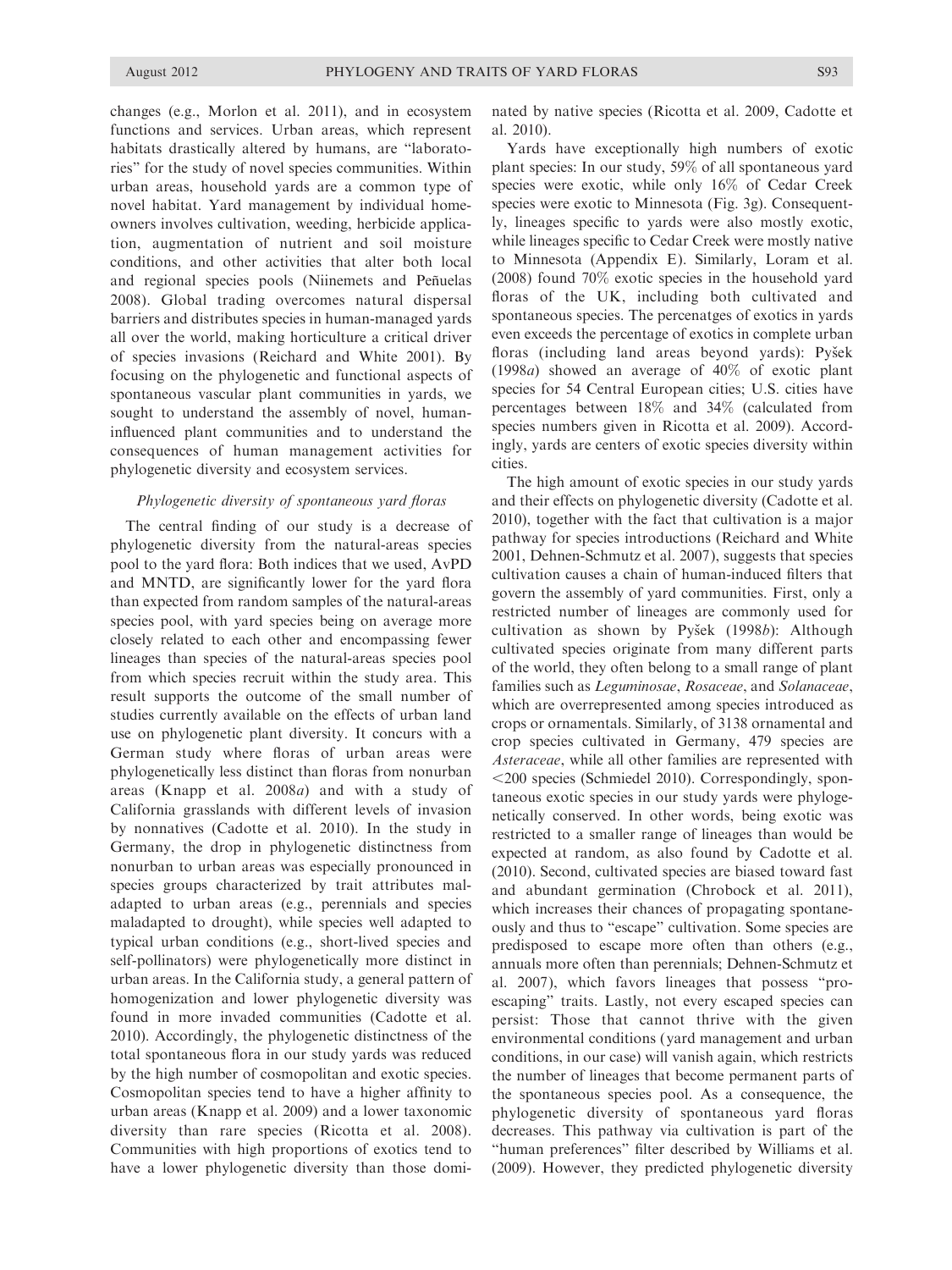to increase with the introduction of exotic species in novel habitats. Our study shows that the opposite is the case.

Along the gradient of housing density, we found no difference in phylogenetic diversity or phylogenetic clustering; all yards were similar with respect to AvPD and MNTD, which may reflect the environmental homogeneity of yards. These results also emphasize that phylogenetic patterns are scale dependent (Cavender-Bares et al. 2006, Willis et al. 2010). At our large scale (yards vs. Cedar Creek), the drop in phylogenetic diversity with urbanization was clear; on the small scale (yards along the urban to exurban gradient), there was no clear trend.

In contrast, yards along the urban to exurban gradient differed with respect to species richness per hectare, which clearly increased with increasing housing density. This is a pattern shown by numerous studies (e.g., Walters 1970 for Great Britain, Dobson et al. 2001 for parts of the United States) that is not specific to household yards, but driven by urbanization more broadly. While exotic species generally tend to enrich urban floras, our comparison of the urban yard communities to those of Cedar Creek indicates that the higher urban species richness is accompanied by a decrease in phylogenetic diversity. This decrease of phylogenetic diversity indicates a loss of evolutionary information and a homogenization of plant communities, which could result in a loss of potential to react to environmental changes (e.g., Morlon et al. 2011). With closely related exotic species becoming distributed all over the world, and a range of native species becoming locally extinct, the tendency toward homogenization and loss of evolutionary information has global consequences (Winter et al. 2009). Climate change appears to drive a phylogenetically biased loss of plant species (Willis et al. 2008), and urban land use appears to be another driver of phylogenetic loss.

### Functional composition of spontaneous yard floras

The second aspect of our study, the change of functional composition with urbanization, points out consequences of land use change for ecosystem functions and services. The high disturbance regime characteristic of urban areas (e.g., human presence, traffic, building activities) and of household yards (e.g., mowing, recreation) supports species with short regeneration cycles such as annuals, including species with high specific leaf area (and thus, reduced investment in longlasting leaves; Fig.  $3c$ , i). Moreover, horticulture supports short-lived (annual) species that have a higher probability of propagating spontaneously from the pool of cultivated species (Dehnen-Schmutz et al. 2007). Of course, the relatively low proportion of spontaneous perennials in urban yards (which in turn increases the relative amount of annuals) also results from the low number of spontaneous tree species (not shown). Tree saplings are often removed by yard owners by mowing

and weeding because these species are perceived as untidy and potentially dangerous (Kirkpatrick et al. 2007). Disturbance also promotes species with small seeds (again reduced investment in plant organs allowing fast recreation cycles). In our study, seed dry mass was phylogenetically conserved, indicating that the environmental filters selecting for small seeds at the same time select for closely related plant species.

The fragmentation of urban areas and the resulting isolation of yards from seminatural habitats or parks are reflected in the increased proportion of self-dispersers and self-pollinated species in the yard flora (Fig.  $3a, e, f$ ). Isolation can keep pollinators and biotic dispersers from visiting a yard, thus the ''do it yourself'' strategy is advantageous (Niinemets and Peñuelas 2008). Similarly, human-dispersed species were more frequent in yards than at Cedar Creek (Fig. 3a); humans are a mobile dispersal vector, able to move among isolated habitat patches. In contrast, wind exposure, and thus, the likelihood of wind dispersal, is limited if species grow in the lee of buildings, which is common for plants in household yards. In urban environments in Germany, wind-dispersed species were also less frequent than in rural areas (Knapp et al. 2008b); and in urban Australian grasslands, wind-dispersed species had an increased risk of extinction (Williams et al. 2005).

The urban heat island effect in Minneapolis–Saint Paul (e.g., Winkler et al. 1981) is reflected in a higher proportion of  $C_4$  species in the yard flora in contrast to the natural-areas species pool. Given their higher water use efficiency and heat tolerance,  $C_4$  species are likely to be better adapted than  $C_3$  species to elevated temperatures and reduced atmospheric moisture found in urban habitats (Fig. 3d). Evergreen species did not appear to benefit from the urban heat island (Fig. 3b), as might be expected from the temperature-driven spread of evergreen broad-leaved species from Mediterranean areas into temperate regions (Walther et al. 2002). However, studies on this kind of climate-driven spread mainly refer to shrubs and trees, while evergreen species in our study yards were all herbaceous (evergreen species are defined as species having green leaves all year long; Appendix A). The low proportion of evergreen species in the yard flora partly reflects the restricted habitat spectrum of urban areas: Evergreen yard species were mainly associated with industrial habitats, meadows, weedy communities, and cultivated communities, and represented escaped ornamental species, lawn species, and weeds. Overwintering-green species (which develop their leaves in the vegetation period, but keep them in winter and lose them in the next year's spring or early summer; see Appendix A; e.g., Vicia villosa Roth) were more frequent in yards than at Cedar Creek, a pattern that is closely correlated to the high amount of exotic species among overwintering-green species (also reflected in the phylogenetic conservatism within overwintering-green species). Moreover, many of these species are originally associated with agricultural habitats such as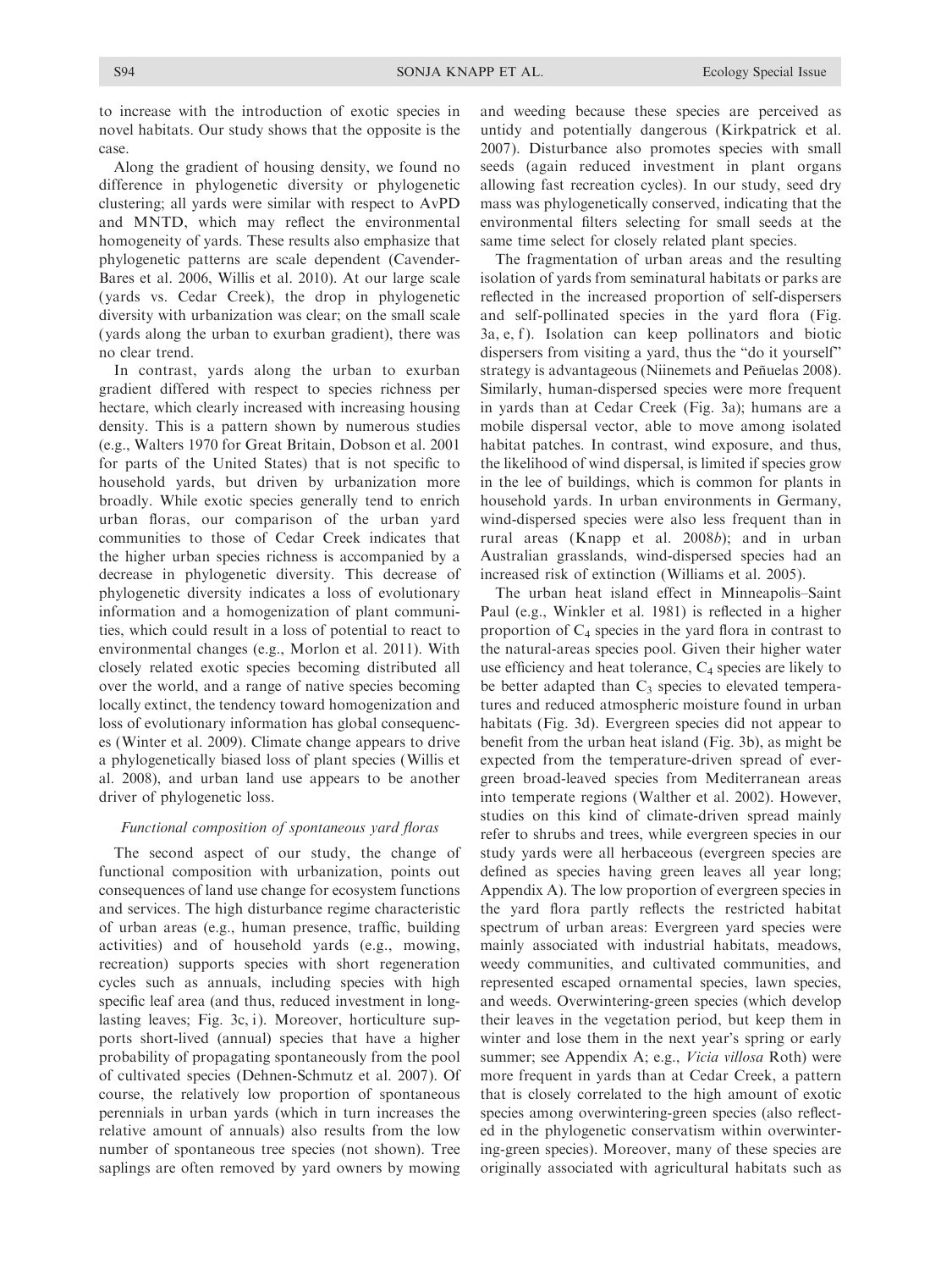Capsella bursa-pastoris (L.) Med. or Thlaspi arvense L. However, intensification of agriculture and modern techniques of seed bank cleaning have reduced the diversity of this group of species in rural areas (cf. van Elsen 2000), leaving them relegated to urban areas.

In brief, the typical spontaneous yard species is shortlived, fast growing, does not invest much energy in longlived organs, produces small seeds (and thus, many; Westoby 1998), pollinates and disperses itself or uses humans as dispersal vectors, and is adapted to high temperatures. This profile is also typical for urban plant species beyond yards (Chocholoušková and Pyšek 2003, Sudnik-Wójcikowska and Galera 2005, Knapp et al. 2008b), showing that environmental filters of yards and broader urban areas cannot be easily separated. The high impact of exotic species on the yard flora in this study indicates that the cultivation of plant species plays a key role in the composition of the spontaneous yard flora and for all species that migrate out of yards into the urban matrix.

By changing the functional composition of floras, urbanization and yard management impact ecosystem processes and services: Decomposition will likely proceed faster if biomass is provided in short time intervals (short-lived species) and is easily degradable (high specific leaf area; i.e., increased nitrogen rates in leaf litter). If self-pollinating species are promoted by the urban environment, and thus increase in the regional species pool, cascading effects on pollinators are possible: More self-pollinated plants will support fewer pollinators.

### Concluding remarks

Both phylogenetic and functional aspects distinguished the flora of household yards in the Minneapolis–Saint Paul metropolitan area from the natural-areas species pool, while the yards themselves shared a high degree of similarity along a housing density gradient (except for species richness). Accordingly, yard management and homeowner preferences, which are similar among yards, equalize differences between species assemblages (Marco et al. 2008, Faggi and Ignatieva 2009), but different management preferences will have different impacts on plant diversity in yards (as shown by a parallel study in the Minneapolis–Saint Paul study area; J. Cavender-Bares et al., unpublished manuscript). Cultivating a higher proportion of native species is likely to have positive effects on the phylogenetic diversity of plant species. Thus, supporting native species in household yards has the potential to foster a range of evolutionary strategies.

Human actions have added more filters to the existing environmental filters that drive the assembly of species communities. Recent research on urban plant communities is proceeding in understanding these anthropogenic filters. This knowledge will support the adaptation of nature conservation and the management of ecosystem services to global change.

#### **ACKNOWLEDGMENTS**

S. Knapp thanks S. Michalski (Helmholtz-Centre for Environmental Research, Germany) for discussions on phylogenetic indices. A part of the study was funded by the U.S. National Science Foundation for the Cedar Creek Long-Term Ecological Research (DEB-0620652) to J. Cavender-Bares, Sarah E. Hobbie, and J. King, including an international supplement to JCB, SH, J. King, and S. Klotz. Funding was also provided by the NSF Dynamics of Coupled Human and Natural Systems program for the Twin Cities Household Ecosystem Project (BCS-0709581). The study has been supported by the TRY initiative (http://www.try-db.org). TRY is hosted, developed, and maintained by J. Kattge, G. Bönisch (Max-Planck-Institute for Biogeochemistry, Jena, Germany), and C. Wirth (University of Leipzig, Germany), and is supported by DIVERSITAS, IGBP, the Global Land Project, QUEST, and GIS "Climat, Environnement et Société" France. We thank our field assistants and all homeowners who allowed measurements on their properties. Two anonymous reviewers and Kenneth H. Kozak (University of Minnesota) provided valuable comments on former versions of the article. All authors contributed intellectually to the project. S. Knapp wrote the paper with J. Cavender-Bares and Sarah E. Hobbie, with input from the other coauthors. J. Cavender-Bares conceived of and managed the project.

#### LITERATURE CITED

- Aitchison, J. 1982. The statistical analysis of compositional data. Journal of the Royal Statistical Society B 44:139–177.
- APG [Angiosperm Phylogeny Group]. 2009. An update of the Angiosperm Phylogeny Group classification for the orders and families of flowering plants: APG III. Botanical Journal of the Linnean Society 161:105–121.
- Atkin, O. K., M. H. M. Westbeek, M. L. Cambridge, H. Lambers, and T. L. Pons. 1997. Leaf respiration in light and darkness: A comparison of slow- and fast-growing Poa species. Plant Physiology 113:961–965.
- Beaulieu, J. M., R. H. Ree, J. Cavender-Bares, G. D. Weiblen, and M. J. Donoghue. 2012. Synthesizing phylogenetic knowledge for ecological research. Ecology 93(Supplement): S4–S13.
- Billheimer, D., P. Guttorp, and F. Fagan. 2001. Statistical interpretation of species composition. Journal of the American Statistical Association 96:1205–1214.
- Blomberg, S. P., T. Garland, and A. R. Ives. 2003. Testing for phylogenetic signal in comparative data: Behavioral traits are more labile. Evolution 57:717–745.
- Brazel, A., N. Selover, R. Vose, and G. Heisler. 2000. The tale of two climates: Baltimore and Phoenix urban LTER sites. Climate Research 15:123–135.
- Cadotte, M. W., E. T. Borer, E. W. Seabloom, J. Cavender-Bares, W. S. Harpole, E. Cleland, and K. F. Davies. 2010. Phylogenetic patterns differ for native and exotic plant communities across a richness gradient in Northern California. Diversity and Distributions 16:892–901.
- Cadotte, M. W., B. J. Cardinale, and T. H. Oakley. 2008. Evolutionary history and the effect of biodiversity on plant productivity. Proceedings of the National Academy of Sciences USA 105:17012–17017.
- Campbell, C., L. Atkinson, J. Zaragoza-Castells, M. Lundmark, O. Atkin, and V. Hurry. 2007. Acclimation of photosynthesis and respiration is asynchronous in response to changes in temperature regardless of plant functional group. New Phytologist 176:375–389.
- Cavender-Bares, J., A. Keen, and B. Miles. 2006. Phylogenetic structure of floridian plant communities depends on taxonomic and spatial scale. Ecology 87(Supplement):S109–S122.
- Cavender-Bares, J., K. H. Kozak, P. V. A. Fine, and S. W. Kembel. 2009. The merging of community ecology and phylogenetic biology. Ecology Letters 12:693–715.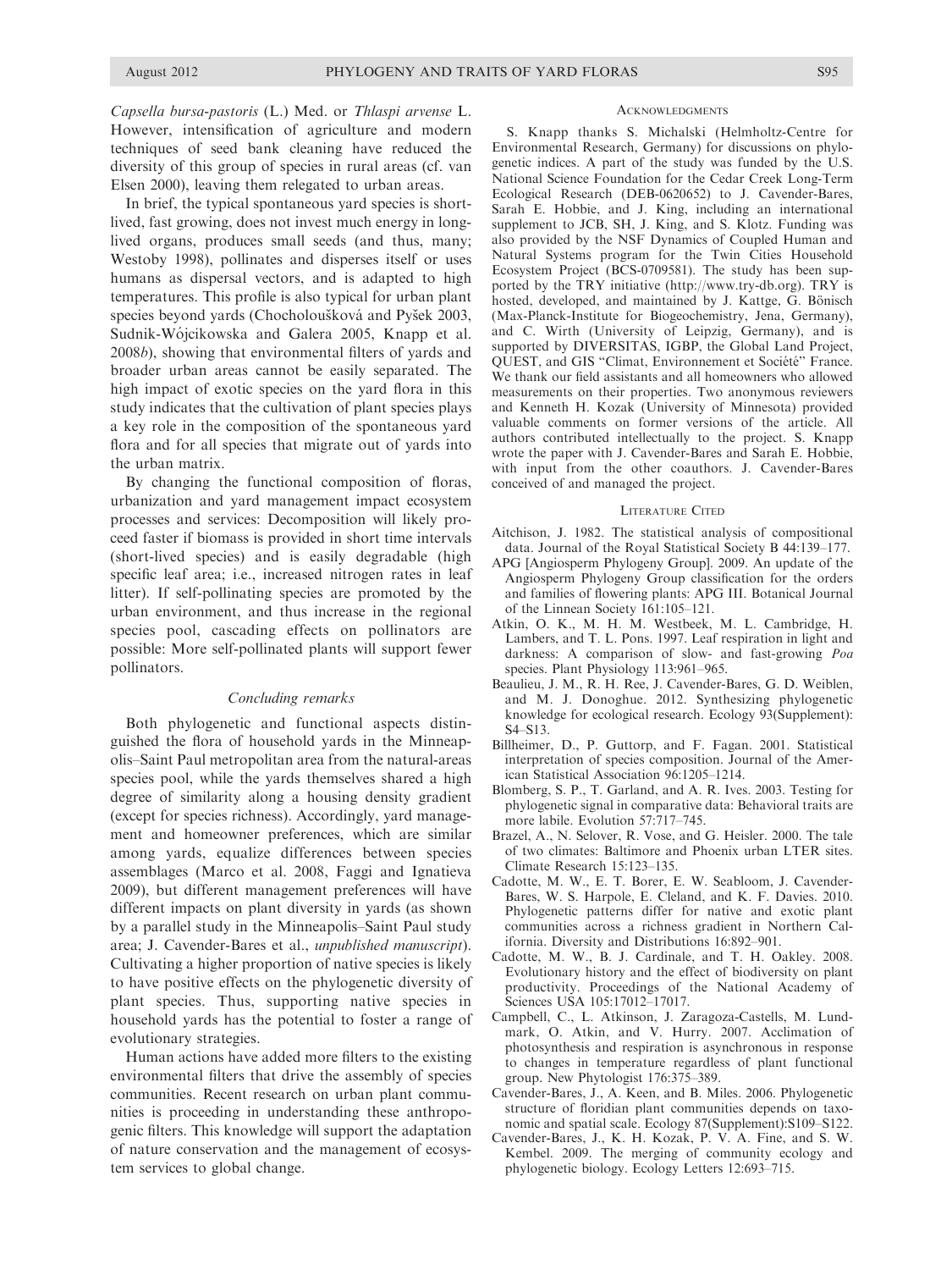- Chocholoušková, Z., and P. Pyšek. 2003. Changes in composition and structure of urban flora over 120 years: a case study of the city of Plzeň. Flora 198:366–376.
- Chrobock, T., A. Kempel, M. Fischer, and M. van Kleunen. 2011. Introduction bias: Cultivated alien plant species germinate faster and more abundantly than native species in Switzerland. Basic and Applied Ecology 12:244–250.
- Cornelissen, J. H. C. 1996. An experimental comparison of leaf decomposition rates in a wide range of temperate plant species and types. Journal of Ecology 84:573–582.
- Cornelissen, J. H. C., B. Cerabolini, P. Castro-Diez, P. Villar-Salvador, G. Montserrat-Marti, J. P. Puyravaud, M. Maestro, M. J. A. Werger, and R. Aerts. 2003. Functional traits of woody plants: correspondence of species rankings between field adults and laboratory-grown seedlings? Journal of Vegetation Science 14:311–322.
- Cornelissen, J. H. C., P. C. Diez, and R. Hunt. 1996. Seedling growth, allocation and leaf attributes in a wide range of woody plant species and types. Journal of Ecology 84:755– 765.
- Cornelissen, J. H. C., H. M. Quested, D. Gwynn-Jones, R. S. P. van Logtestijn, M. A. H. De Beus, A. Kondratchuk, T. V. Callaghan, and R. Aerts. 2004. Leaf digestibility and litter decomposability are related in a wide range of subarctic plant species and types. Functional Ecology 18:779–786.
- Cornelissen, J. H. C., M. J. A. Werger, P. Castro-Diez, J. W. A. van Rheenen, and A. P. Rowland. 1997. Foliar nutrients in relation to growth, allocation and leaf traits in seedlings of a wide range of woody plant species and types. Oecologia 111:460–469.
- Craine, J. M., W. G. Lee, W. J. Bond, R. J. Williams, and L. C. Johnson. 2005. Environmental constraints on a global relationship among leaf and root traits of grasses. Ecology 86:12–19.
- Crawley, M. J. 2002. Statistical computing. An introduction to data analysis using S-Plus. Wiley, Chichester, UK.
- Dehnen-Schmutz, K., J. Touza, C. Perrings, and M. Williamson. 2007. The horticultural trade and ornamental plant invasions in Britain. Conservation Biology 21:224–231.
- Díaz, S., and M. Cabido. 2001. Vive la difference: plant functional diversity matters to ecosystem processes. Trends in Ecology and Evolution 16:646–655.
- Díaz, S., et al. 2004. The plant traits that drive ecosystems: Evidence from three continents. Journal of Vegetation Science 15:295–304.
- Dobson, A. P., J. P. Rodriguez, and W. M. Roberts. 2001. Synoptic tinkering: Integrating strategies for large-scale conservation. Ecological Applications 11:1019–1026.
- Donoghue, M. J. 2008. A phylogenetic perspective on the distribution of plant diversity. Proceedings of the National Academy of Sciences USA 105:11549–11555.
- Faggi, A., and M. Ignatieva. 2009. Urban green spaces in Buenos Aires and Christchurch. Proceedings of the Institution of Civil Engineers-Municipal Engineer 162:241–250.
- Fissore, C., L. Baker, S. Hobbie, J. King, J. P. McFadden, K. Nelson, and I. Jakobsdottir. 2011. Carbon, nitrogen, and phosphorus fluxes in household ecosystems in the Minneapolis-Saint Paul, Minnesota, urban region. Ecological Applications 21:619–639.
- Flora of North America Editorial Committee. 1993–2009. Flora of North America north of Mexico. New York, New York, USA. http://www.fna.org
- Fonseca, C. R., J. M. Overton, B. Collins, and M. Westoby. 2000. Shifts in trait-combinations along rainfall and phosphorus gradients. Journal of Ecology 88:964–977.
- Fry, J. M., T. R. L. Fry, and K. R. McLaren. 2000. Compositional data analysis and zeros in micro data. Applied Economics 32:953–959.
- Gaston, K. J., P. H. Warren, K. Thompson, and R. M. Smith. 2005. Urban domestic gardens  $(I\hat{V})$ : The extent of the resource and its associated features. Biodiversity and Conservation 14:3327–3349.
- Gerhold, P., M. Partel, J. Liira, K. Zobel, and A. Prinzing. 2008. Phylogenetic structure of local communities predicts the size of the regional species pool. Journal of Ecology 96:709–712.
- Gleason, H. A. 1922. On the relation between species and area. Ecology 3:158–162.
- Godefroid, S., and N. Koedam. 2007. Urban plant species patterns are highly driven by density and function of built-up areas. Landscape Ecology 22:1227–1239.
- Grimm, N. B., S. H. Faeth, N. E. Golubiewski, C. L. Redman, J. G. Wu, X. M. Bai, and J. M. Briggs. 2008. Global change and the ecology of cities. Science 319:756–760.
- Grove, J. M., A. R. Troy, J. P. M. O'Neil-Dunne, W. R. Burch, M. L. Cadenasso, and S. T. A. Pickett. 2006. Characterization of households and its implications for the vegetation of urban ecosystems. Ecosystems 9:578–597.
- Hammer, R. B., S. I. Stewart, R. L. Winkler, V. C. Radeloff, and P. R. Voss. 2004. Characterizing dynamic spatial and temporal residential density patterns from 1940–1990 across the North Central United States. Landscape and Urban Planning 69:183–199.
- Hanspach, J., I. Kühn, P. Pysek, E. Boos, and S. Klotz. 2008. Correlates of naturalization and occupancy of introduced ornamentals in Germany. Perspectives in Plant Ecology Evolution and Systematics 10:241–250.
- Hobbs, R. J., et al. 2006. Novel ecosystems: theoretical and management aspects of the new ecological world order. Global Ecology and Biogeography 15:1–7.
- Hope, D., C. Gries, W. X. Zhu, W. F. Fagan, C. L. Redman, N. B. Grimm, A. L. Nelson, C. Martin, and A. Kinzig. 2003. Socioeconomics drive urban plant diversity. Proceedings of the National Academy of Sciences USA 100:8788–8792.
- Hulme, P. E. 2011. Addressing the threat to biodiversity from botanic gardens. Trends in Ecology and Evolution 26:168– 174.
- Kattge, J., et al. 2011. TRY: a global database of plant traits. Global Change Biology 17:2905–2935.
- Kattge, J., W. Knorr, T. Raddatz, and C. Wirth. 2009. Quantifying photosynthetic capacity and its relationship to leaf nitrogen content for global-scale terrestrial biosphere models. Global Change Biology 15:976–991.
- Kembel, S. W., D. D. Ackerly, S. P. Blomberg, P. D. Cowan, M. R. Helmus, H. Morlon, and C. O. Webb. 2010. Picante: R tools for integrating phylogenies and ecology. Bioinformatics 26:1463–1464.
- Kershner, B., D. Mathews, G. Nelson, R. Spellenberg, and C. Tufts. 2008. National Wildlife Federation field guide to trees of North America. Sterling, New York, New York, USA.
- Kirkpatrick, J. B., G. D. Daniels, and T. Zagorski. 2007. Explaining variation in front gardens between suburbs of Hobart, Tasmania, Australia. Landscape and Urban Planning 79:314–322.
- Kleyer, M., et al. 2008. The LEDA traitbase: a database of lifehistory traits of Northwest European flora. Journal of Ecology 96:1266–1274.
- Knapp, S., I. Kühn, J. P. Bakker, M. Kleyer, S. Klotz, W. A. Ozinga, P. Poschlod, K. Thompson, W. Thuiller, and C. Römermann. 2009. How species traits and affinity to urban land use control large-scale species frequency. Diversity and Distributions 15:533–546.
- Knapp, S., I. Kühn, O. Schweiger, and S. Klotz. 2008a. Challenging urban species diversity: contrasting phylogenetic patterns across plant functional groups in Germany. Ecology Letters 11:1054–1064.
- Knapp, S., I. Kühn, R. Wittig, W. A. Ozinga, P. Poschlod, and S. Klotz. 2008b. Urbanization causes shifts in species' trait state frequencies. Preslia 80:375–388.
- Kowarik, I. 2011. Novel urban ecosystems, biodiversity, and conservation. Environmental Pollution 159:1974–1983.
- Kühn, I., W. Durka, and S. Klotz. 2004. BiolFlor: a new planttrait database as a tool for plant invasion ecology. Diversity and Distributions 10:363–365.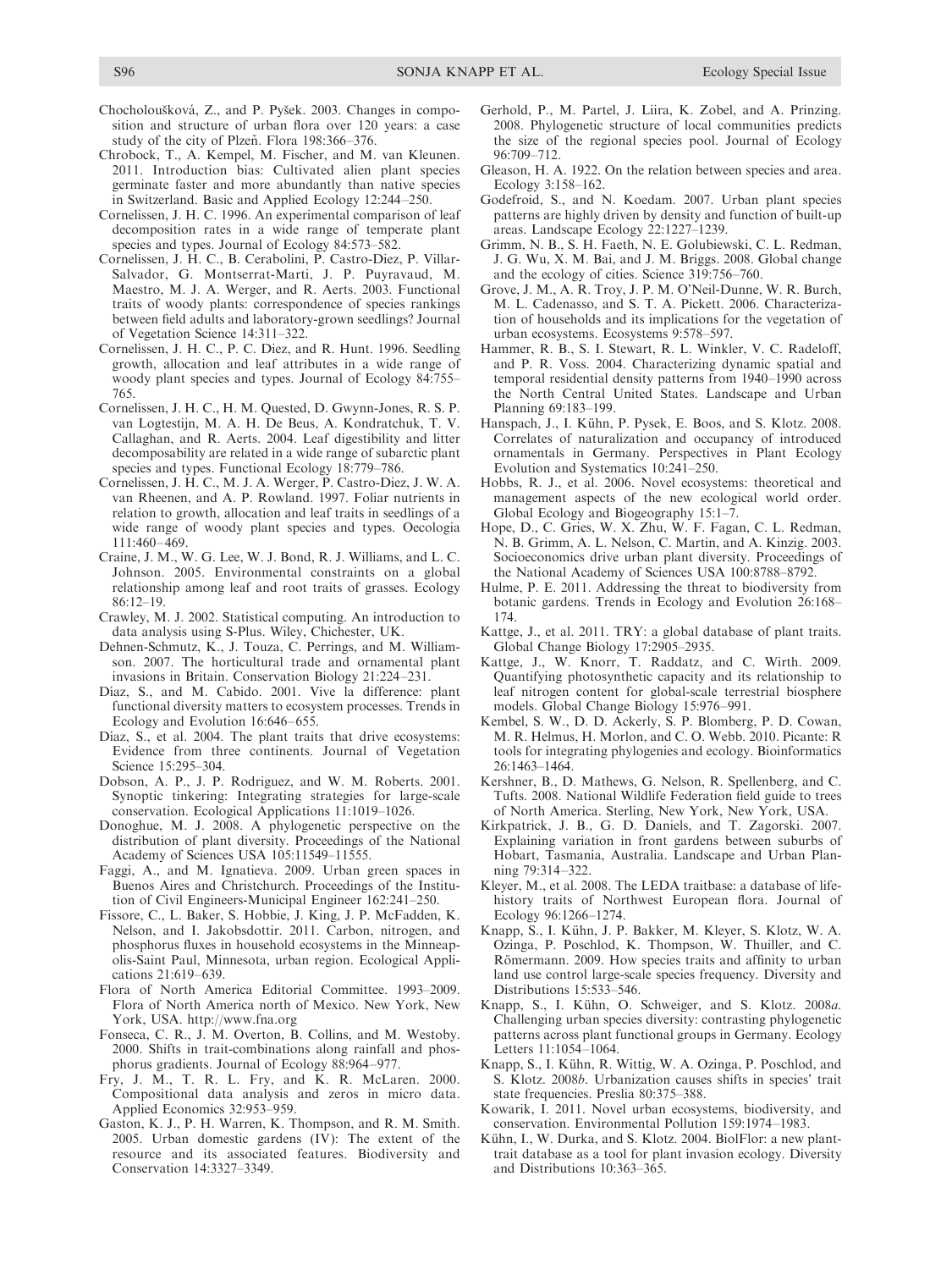- Landsberg, H. 1981. The urban climate. Academic Press, New York, New York, USA.
- Laughlin, D. C., J. J. Leppert, M. M. Moore, and C. H. Sieg. 2010. A multi-trait test of the leaf-height-seed plant strategy scheme with 133 species from a pine forest flora. Functional Ecology 24:493–501.
- Loram, A., K. Thompson, P. H. Warren, and K. J. Gaston. 2008. Urban domestic gardens (XII): The richness and composition of the flora in five UK cities. Journal of Vegetation Science 19:U321–U367.
- Lorenzi, H. J., and L. S. Jeffery. 1987. Weeds of the United States and their control. Van Nostrand Reinhold, New York, New York, USA.
- Louault, F., V. D. Pillar, J. Aufrere, E. Garnier, and J. F. Soussana. 2005. Plant traits and functional types in response to reduced disturbance in a semi-natural grassland. Journal of Vegetation Science 16:151–160.
- Loveys, B. R., L. J. Atkinson, D. J. Sherlock, R. L. Roberts, A. H. Fitter, and O. K. Atkin. 2003. Thermal acclimation of leaf and root respiration: an investigation comparing inherently fast- and slow-growing plant species. Global Change Biology 9:895–910.
- Mac Nally, R. 2000. Regression and model-building in conservation biology, biogeography and ecology: The distinction between and reconciliation of 'predictive' and 'explanatory' models. Biodiversity and Conservation 9:655– 671.
- Maddison, W. P., and D. R. Maddison. 2006. Mesquite: a modular system for evolutionary analysis. Version 1.11. Arizona Board of Regents on Behalf of the University of Arizona, Tuscon, Arizona, USA. http://mesquiteproject.org/
- Marco, A., T. Dutoit, M. Deschamps-Cottin, J. F. Mauffrey, M. Vennetier, and V. Bertaudière-Montes. 2008. Gardens in urbanizing rural areas reveal an unexpected floral diversity related to housing density. Comptes Rendus Biologies 331:452–465.
- McCarty, L. B., J. W. Everest, D. W. Hall, T. R. Murphy, and F. Yelverton. 2008. Color atlas of turfgrass weeds: a guide to weed identification and control strategies. Second edition. John Wiley and Sons, Hoboken, New Jersey, USA.
- McKenna, M. F., and B. Shipley. 1999. Interacting determinants of interspecific relative growth: Empirical patterns and a theoretical explanation. Ecoscience 6:286–296.
- Meziane, D., and B. Shipley. 1999a. Interacting components of interspecific relative growth rate: constancy and change under differing conditions of light and nutrient supply. Functional Ecology 13:611–622.
- Meziane, D., and B. Shipley. 1999b. Interacting determinants of specific leaf area in 22 herbaceous species: effects of irradiance and nutrient availability. Plant Cell and Environment 22:447–459.
- Moles, A. T., D. D. Ackerly, C. O. Webb, J. C. Tweddle, J. B. Dickie, and M. Westoby. 2005. A brief history of seed size. Science 307:576–580.
- Morlon, H., D. W. Schwilk, J. A. Bryant, P. A. Marquet, A. G. Rebelo, C. Tauss, B. J. M. Bohannan, and J. L. Green. 2011. Spatial patterns of phylogenetic diversity. Ecology Letters 14:141–149.
- Niinemets, U., and J. Peñuelas. 2008. Gardening and urban landscaping: Significant players in global change. Trends in Plant Science 13:60–65.
- Norden, N., S. G. Letcher, V. Boukili, N. G. Swenson, and R. Chazdon. 2012. Demographic drivers of successional changes in phylogenetic structure across life-history changes in plant communities. Ecology 93(Supplement):S70–S82.
- Olden, J. D., N. L. Poff, and M. L. McKinney. 2006. Forecasting faunal and floral homogenization associated with human population geography in North America. Biological Conservation 127:261–271.
- Paradis, E., K. Strimmer, J. Claude, G. Jobb, R. Opgen-Rhein, J. Dutheil, Y. Noel, B. Bolker, and J. Lemon. 2004. APE:

analyses of phylogenetics and evolution in R language. Bioinformatics 20:289–290.

- Paula, S., et al. 2009. Fire-related traits for plant species of the Mediterranean Basin. Ecology 90:1420.
- Pautasso, M. 2007. Scale dependence of the correlation between human population presence and vertebrate and plant species richness. Ecology Letters 10:16–24.
- Poschlod, P., M. Kleyer, A. K. Jackel, A. Dannemann, and O. Tackenberg. 2003. BIOPOP: a database of plant traits and Internet application for nature conservation. Folia Geobotanica 38:263–271.
- Pyšek, P. 1998a. Alien and native species in Central European urban floras: a quantitative comparison. Journal of Biogeography 25:155–163.
- Pyšek, P. 1998b. Is there a taxonomic pattern to plant invasion? Oikos 82:282–294.
- Quested, H. M., J. H. C. Cornelissen, M. C. Press, T. V. Callaghan, R. Aerts, F. Trosien, P. Riemann, D. Gwynn-Jones, A. Kondratchuk, and S. E. Jonasson. 2003. Decomposition of sub-arctic plants with differing nitrogen economies: A functional role for hemiparasites. Ecology 84:3209– 3221.
- R Development Core Team. 2009. R: a language and environment for statistical computing. R Foundation for Statistical Computing, Vienna, Austria. http://www. R-project.org
- Radeloff, V. C., R. B. Hammer, and S. I. Stewart. 2005. Rural and suburban sprawl in the US Midwest from 1940 to 2000 and its relation to forest fragmentation. Conservation Biology 19:793–805.
- Reich, P. B., D. S. Ellsworth, M. B. Walters, J. M. Vose, C. Gresham, J. C. Volin, and W. D. Bowman. 1999. Generality of leaf trait relationships: a test across six biomes. Ecology 80:1955–1969.
- Reichard, S. H., and P. White. 2001. Horticulture as a pathway of invasive plant introductions in the United States. Bioscience 51:103–113.
- Ricotta, C., S. Godefroid, and L. Celesti-Grapow. 2008. Common species have lower taxonomic diversity: Evidence from the urban floras of Brussels and Rome. Diversity and Distributions 14:530–537.
- Ricotta, C., F. A. La Sorte, P. Pysek, G. L. Rapson, L. Celesti-Grapow, and K. Thompson. 2009. Phyloecology of urban alien floras. Journal of Ecology 97:1243–1251.
- Royal Botanic Gardens Kew. 2008. Seed information database (SID). Version 7.1. http://data.kew.org/sid/
- Schmiedel, A. E. 2010. Introduction and invasion success of herbaceaous ornamental and crop plant species in Germany. Thesis. University of Leipzig, Leipzig, Germany.
- Schweiger, O., S. Klotz, W. Durka, and I. Kühn. 2008. A test of phylogenetic diversity indices. Oecologia 157:485–495.
- Shipley, B. 1995. Structured interspecific determinants of specific leaf-area in 34 species of herbaceous angiosperms. Functional Ecology 9:312–319.
- Shipley, B. 2002. Trade-offs between net assimilation rate and specific leaf area in determining relative growth rate: relationship with daily irradiance. Functional Ecology 16:682–689.
- Shipley, B., and T. T. Vu. 2002. Dry matter content as a measure of dry matter concentration in plants and their parts. New Phytologist 153:359–364.
- Steiner, L. M. 2005. Landscape with native plants of Minnesota. Voyageur Press, Saint Paul, Minnesota, USA.
- Sudnik-Wójcikowska, B., and H. Galera. 2005. Floristic differences in some anthropogenic habitats in Warsaw. Annales Botanici Fennici 42:185–193.
- van Bodegom, P. M., B. K. Sorrell, A. Oosthoek, C. Bakke, and R. Aerts. 2008. Separating the effects of partial submergence and soil oxygen demand on plant physiology. Ecology 89:193–204.